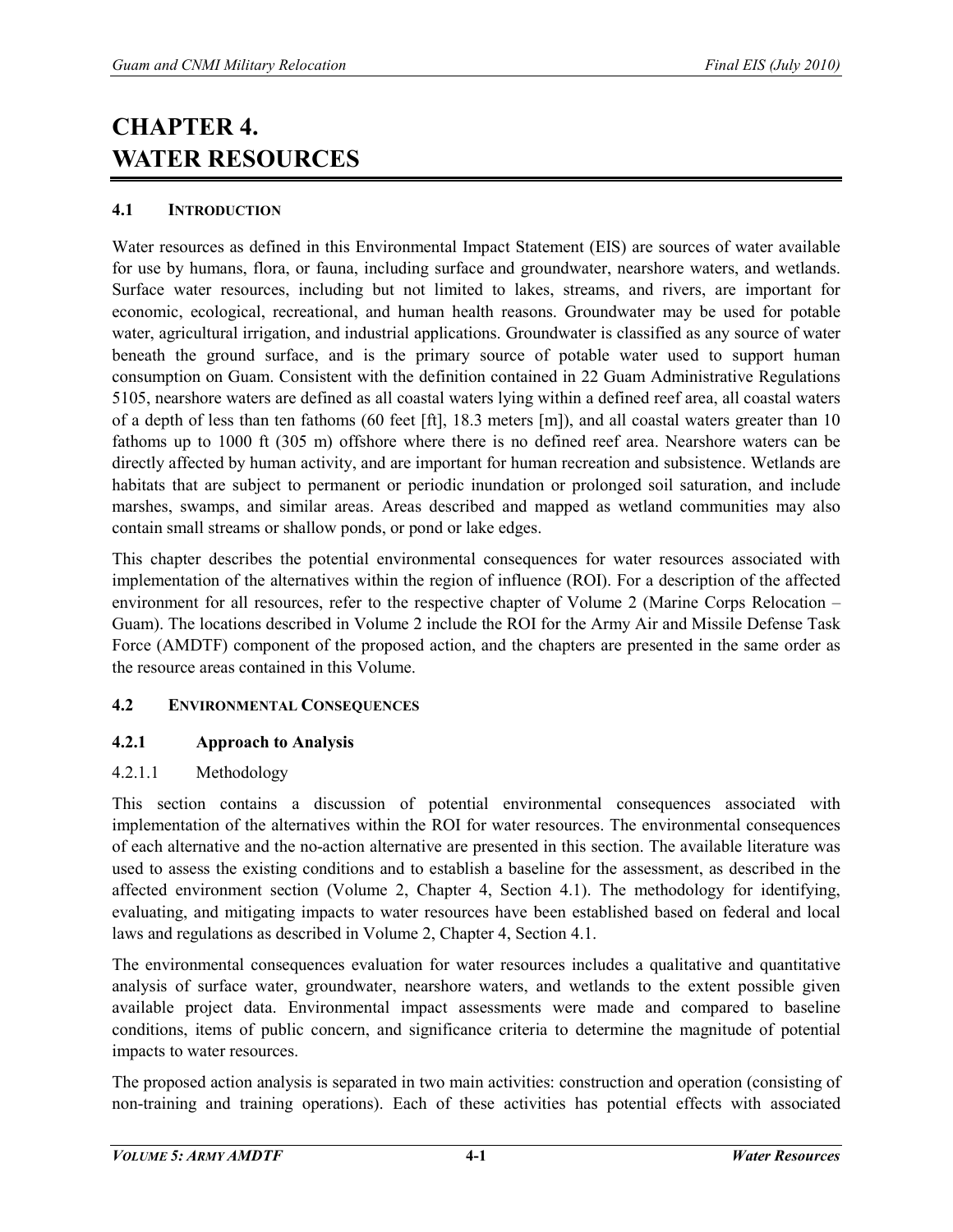impacts. The analysis of potential impacts considers both direct and indirect impacts. Direct impacts are those that may occur during the construction phase of the project and cease when the project is complete or those that may occur as a result of project operations following the completion of construction. Indirect impacts are those that may occur as a result of the completed project or those that may occur during operations but not as a direct result of the construction or operational action.

### Sustainability Requirements and Goals

Implementation of the proposed action would be consistent with Navy policy in compliance with laws and executive orders whereby Department of Defense (DoD) entities are required to reduce demand for indoor water by as much as 20% and outdoor water use by 50% in the coming years. Concurrent with these mandates is the Navy/Marine Corps policy to pursue and facilitate Leadership in Energy and Environmental Design (LEED) Silver certification for their facilities. LEED is a voluntary point system tool that measures the degree of sustainability features incorporated into a development.

Water resource sustainability is addressed in two categories: minimize water demand and maximize the quantity and quality of groundwater recharge. Elements identified to achieve minimum water use are:

- Water Conservation identify and specify appropriate minimum water demand fixtures and devices
- Irrigation minimize use of irrigation systems and water
- Grey Water Use evaluate options for use of grey water for irrigation
- Rainwater Harvesting investigate harvesting, storage, and distribution systems

The quantity and quality of groundwater recharge is addressed in the existing Unified Facilities Criteria Low Impact Development (LID) Manual that would be followed. This manual includes specific Integrated Management Practices (IMPs) to be considered and included in the drainage design of the proposed action sites. In addition, National Pollutant Discharge Elimination System (NPDES) permitting requirements, LEED goals, and DoD policy in response to recent executive orders and acts (e.g., the Energy Independence and Security Act of 2007), mandate certain drainage quantity and quality performance standards. Thus, the proposed action includes incorporating post-construction drainage quality, quantity, and velocity dissipation measures to approximate (or improve upon) pre-construction conditions at the property line.

### Surface Water/Stormwater

Surface water issues include:

- Water quality
- Flooding
- Flow path alterations

Surface water quality impacts are evaluated by examining the potential increase of contamination including chemicals, heavy metals, nutrients, and/or sediments in the surface water as a result of the proposed action. The analysis is performed by comparing existing water quality data with possible increases in water quality contaminants in the surface water. Potential impacts to surface water quantity and velocity are analyzed by examining changes in drainage volumes and patterns associated with the proposed action. For construction activities, some of the key effects include stormwater discharges that may contain elevated sediment concentrations, and spills and leaks of chemicals such as lubricants, fuels, or other construction materials that may increase pollutant loading in to the surface water. In addition, direct construction or alteration of stream channels or reservoirs may cause increased contamination by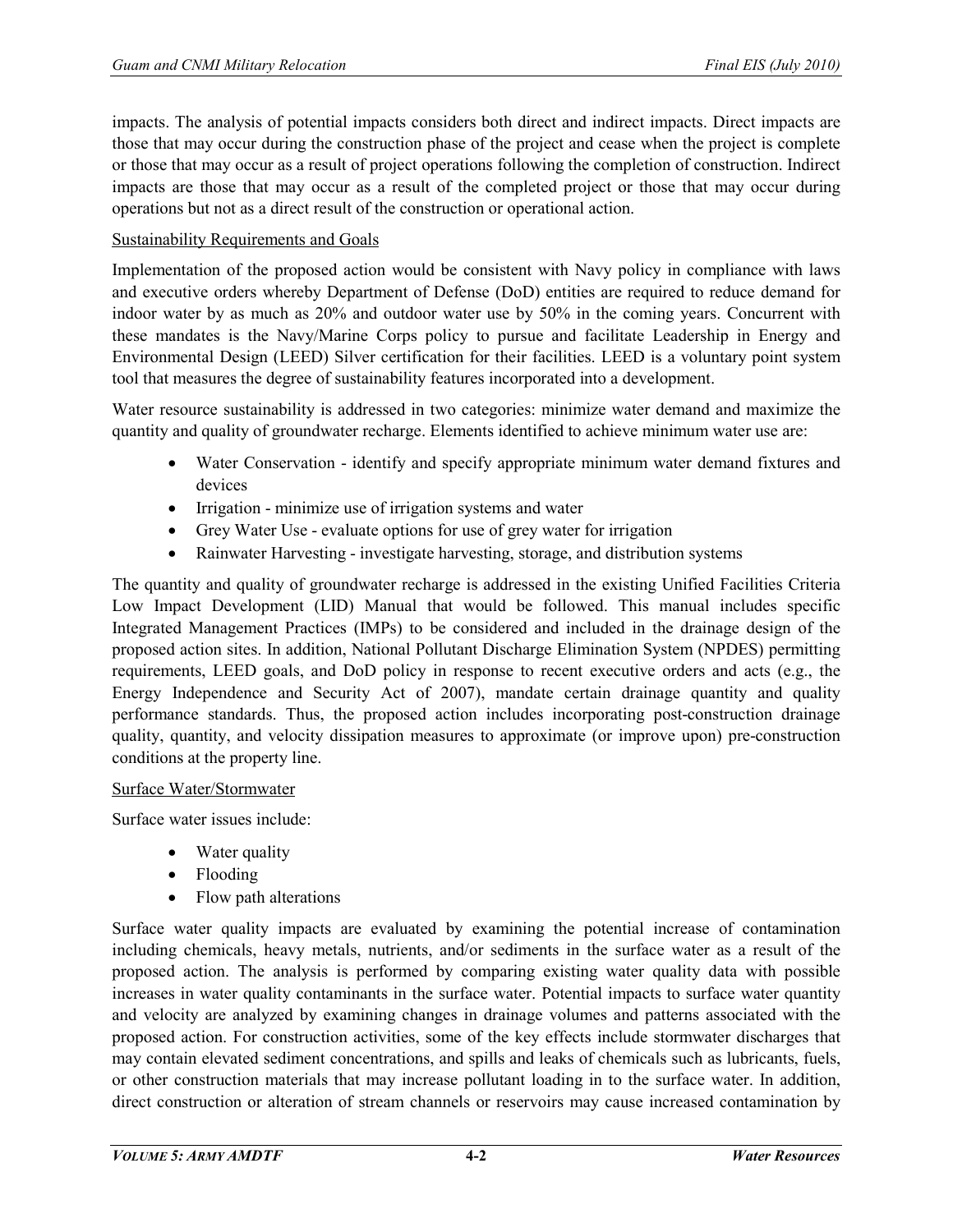sedimentation or chemical constituents. If flow paths or patterns are altered, additional studies, such as instream flow analysis, would be conducted to ensure the human uses and/or biological services are preserved.

For non-training operation activities, effects include stormwater discharges which may increase the volume of sediment loading to the surface water as well as increase contaminants from vehicle maintenance, household discharge, privately-owned vehicles, and animal waste. Contamination of surface water from leaks or spills of hazardous, or otherwise regulated materials, is also a potential impact. Increased water usage may reduce the water availability in the reservoirs and/or reduce instream flows. Increased impervious areas may increase the runoff and increase the potential for flooding. Development in the floodplain may result in potential damage from flooding. Diversion of water courses for municipal water consumption may impact the ecological services that the resource provides. Training operation activities include potential contaminants from range and course training activities. For example, vehicle traffic could result in an increase in runoff due to the removal of ground cover. The storage of hazardous materials and fuels pose a continued risk of contamination for surface water from leaks or spills.

# Groundwater

Groundwater impact concerns include water quality and water quantity. The potential for impacts to groundwater quality was assessed by examining the risk of a hazardous or regulated waste release, as well as approximating the amount of additional stormwater and associated non-point source pollution that would enter the groundwater as a result of the proposed action. The groundwater quality impact analysis was performed by comparing existing groundwater quality data with possible increases in water quality contaminants in the groundwater.

Water availability is addressed in Volume 6, Chapter 3, Section 3.1. Potential groundwater impacts associated with construction activities include direct spills and leaks having direct impacts to stormwater runoff that can contribute to groundwater contamination, well as direct contamination of groundwater resources through percolation

The effects connected with the non-training operation activities include increases in impervious surfaces, waste generating activities, storage of potential contaminants, and landfill leaching. The direct impacts include an increase in polluted stormwater runoff and contamination from leaks or spills of hazardous or regulated materials. In addition, the increased water usage may increase the rate of depletion of groundwater resources. The indirect impacts may include decreases in groundwater recharge due to an increase in impervious areas. Saltwater intrusion can also occur if over-pumping the water supply wells draws seawater into the aquifer.

The possible impacts connected with operations include increases of impervious areas, waste-generating activities, storage of potential contaminants, and landfill leaching. The direct impacts include an increase in polluted stormwater runoff and contamination from leaks or spills of hazardous or regulated materials. The effects related to the training operations include contamination from expended training materials, discharges from latrines, and leaks or spills from hazardous materials. These training activities can pose both short-term and long-term effects.

### Nearshore Water

The nearshore water impact analysis focuses on water quality. Recreational nearshore issues are addressed in Chapter 9, Recreational Resources. The potential increases of contamination including chemicals, heavy metals, nutrients, and/or sediments in nearshore waters as a result of the proposed action are assessed by comparing existing water quality data with the projected changes in water quality.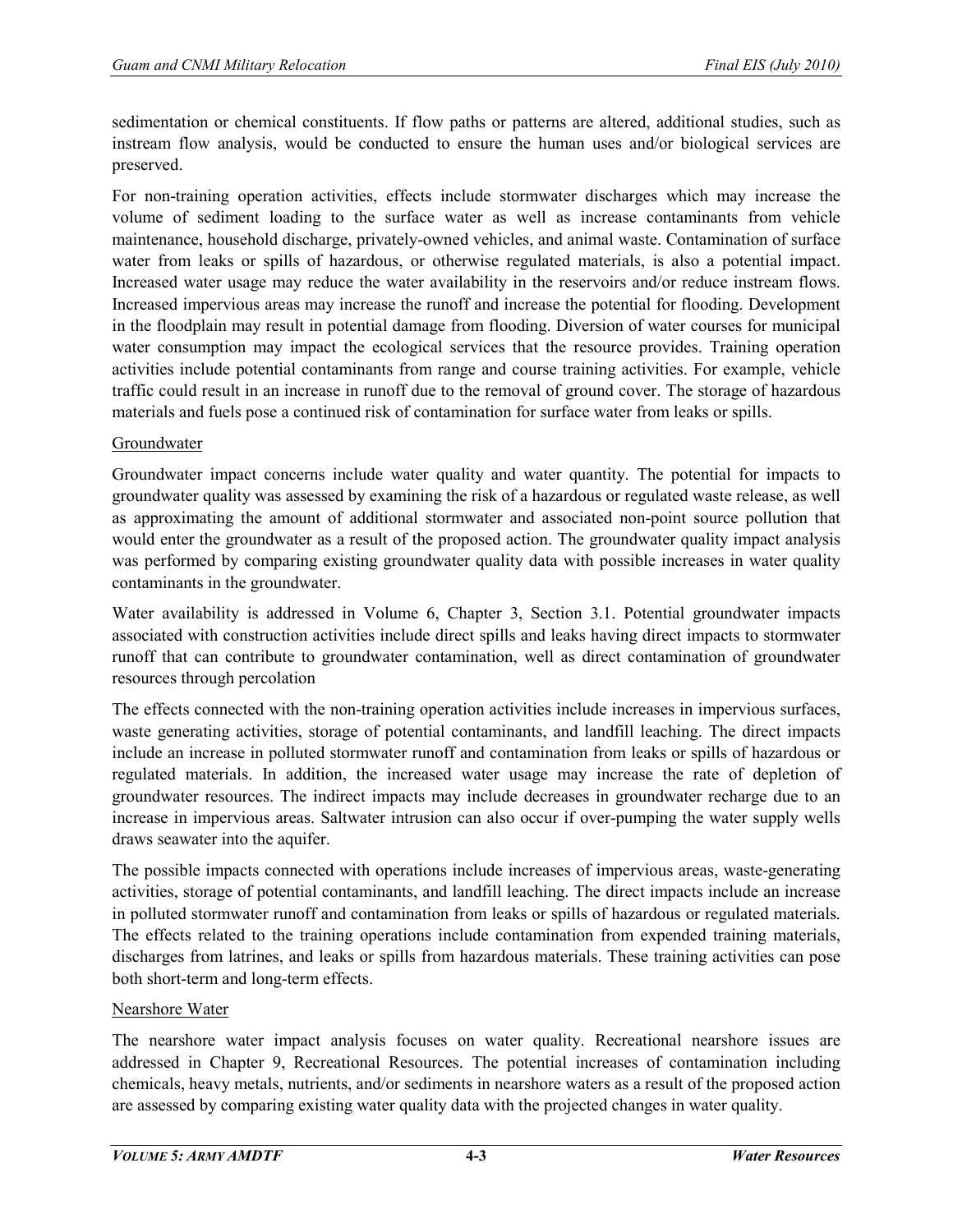Potential impacts associated with construction activities include construction spills and leaks that may discharge to nearshore waters and an increase in stormwater discharge that may increase non-point source pollution.

Operations effects include potential non-point source from chemicals, nutrients, and/or sediments that may runoff from training sites.

### Wetlands

The proposed project areas do not contain wetlands therefore an approach for analyzing wetland impacts is not presented here.

### 4.2.1.2 Determination of Significance

The following factors are considered in evaluating impacts to groundwater and surface waters:

- Long-term increased inundation, sedimentation, and/or damage to water resources in the ROI caused by project activities, including impervious surfacing that increases and/or diverts rainfall runoff and/or affects the collection and conveyance and implementation of mitigation measures.
- Depletion, recharge, or contamination of a usable groundwater aquifer for municipal, private, or agricultural purposes.
- Increases in soil settlement or ground swelling that damages structures, utilities, or other facilities caused by inundation and/or changes in groundwater levels.
- Creating noncompliance with any applicable laws and regulations.
- Increasing risk associated with environmental hazards or human health.
- Decreasing existing and/or future beneficial use.
- Reducing the amount of water or wetlands available for human use or ecological services.
- Reducing availability or accessibility of water resources.
- Long-term increased inundation, sedimentation, and/or damage to water resources.

If an activity is deemed as having an impact, the activity then can be evaluated to determine if the impact is significant or insignificant. For significant impacts, a determination is made as to whether the impacts can be mitigated to less than significant impacts.

### 4.2.1.3 Issues Identified During Public Scoping Process

The following analysis focuses on the effects to water resources: surface water, groundwater, nearshore water, and wetlands that could be impacted by the proposed action. As part of the analysis, concerns relating to water resources that were identified by the public, including regulatory stakeholders, during the scoping meetings are addressed. The concerns include:

- The impact of the proposed action upon water quality with respect to public health requirements, drinking water regulations, and applicable water quality standards.
- The estimated quality and quantity of storm water runoff to be generated by increased impervious surface, methods of contaminant removal, methods of runoff redirection to recharge the aquifer, and groundwater under the direct influence of surface water.
- Accidental or intentional contamination of groundwater.
- Capacity of water resources to meet the agricultural needs.
- Stormwater management controls to prevent pollution during construction and subsequent operations.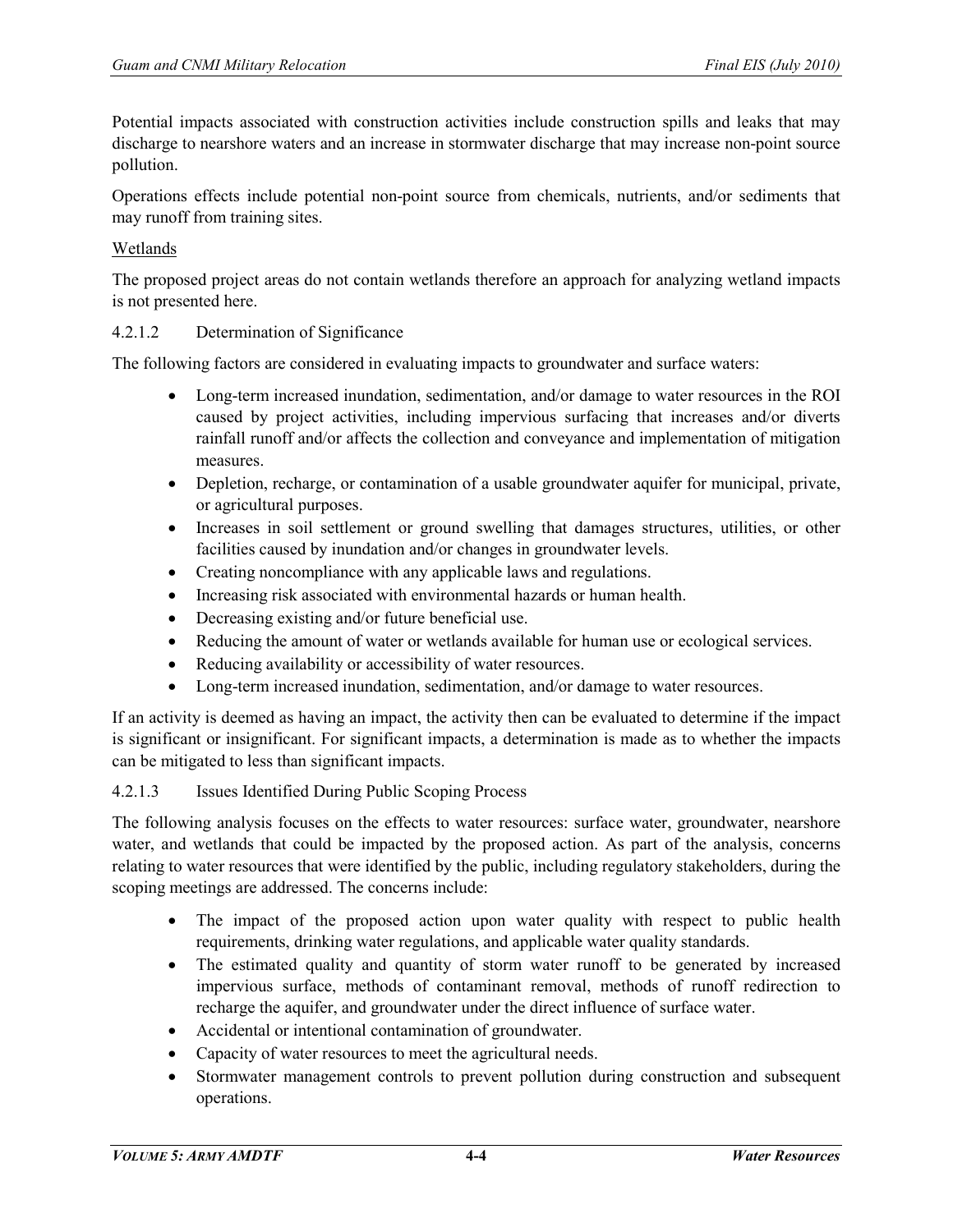- Bulldozing jungles during construction could potentially cause runoff, pollute the beaches, and destroy marine life.
- Effects of training and dredging on sedimentation stress for the coral reefs and other marine life.
- Identifying ways to monitor and mitigate indirect impacts from sediments on coral reefs.

# **4.2.2 Headquarters/Housing Alternatives**

This description of environmental consequences addresses all components of the proposed actions for the Army AMDTF. This includes the headquarters/housing component and the munitions storage component, each of which has three alternatives. A full analysis of each alternative is presented beneath the individual headings of this chapter. The weapons emplacement component has four alternatives. Detailed information on the weapons emplacements is contained in a Classified Appendix (Appendix L). A summary of impacts specific to each set of alternatives (including an unclassified summary of weapons emplacement impacts) is presented at the end of this chapter.

4.2.2.1 Headquarters/Housing Alternative 1 (Preferred Alternative)

North

# *NCTS Finegayan*

# Construction

*Surface Water/Stormwater.* Under Alternative 1, proposed administrative and housing construction activities at Naval Computer Telecommunications Station (NCTS) Finegayan would result in the potential for a temporary increase in stormwater runoff, erosion, and sedimentation. To minimize these potential temporary increases in stormwater runoff, erosion, and sedimentation, a Construction General Permit (CGP) would be obtained and followed and a Stormwater Pollution Prevention Plan (SWPPP) would be prepared and implemented in accordance with construction NPDES permitting program. The SWPPP would identify site-specific Best Management Practices (BMPs) (Volume 2, Chapter 4, Table 4.2-1) that would be implemented as part of Alternative 1 to reduce the potential for erosion, runoff, sedimentation, and subsequent water quality impacts. No buildings/structures would be constructed in the 100-year flood zone; however, some stormwater detention basins could be constructed in the 100-year flood zone. In some of these areas, these open, grassed stormwater detention basins could also be utilized for additional uses, for example, as recreational fields. Therefore, construction activities associated with Alternative 1 at NCTS Finegayan would result in less than significant impacts to surface water.

*Groundwater.* Under Alternative 1, construction activities would include surface water protection measures (identified above) that would also serve to protect the quality of the underlying Northern Guam Lens Aquifer (NGLA) groundwater. By adhering to the provisions of the CGP and implementing BMPs associated with the site- and activity-specific water resource protection needs through BMPs, such as protection of sinkholes and proper storage of hazardous materials, stormwater pollutant loading potential would be minimized and protect the underlying groundwater subbasins. Therefore, construction activities associated with Alternative 1 at NCTS Finegayan would result in less than significant impacts to groundwater.

*Nearshore Waters.* Alternative 1 on NCTS Finegayan is adjacent to the coastline fronting Haputo Beach, and the entire island of Guam is classified as a coastal zone under the Coastal Zone Management Act (CZMA). Due to the proximity of the activity, Alternative 1 has the potential for impacting nearshore water quality. However, by adhering to the provisions of the CGP and all applicable orders, laws, and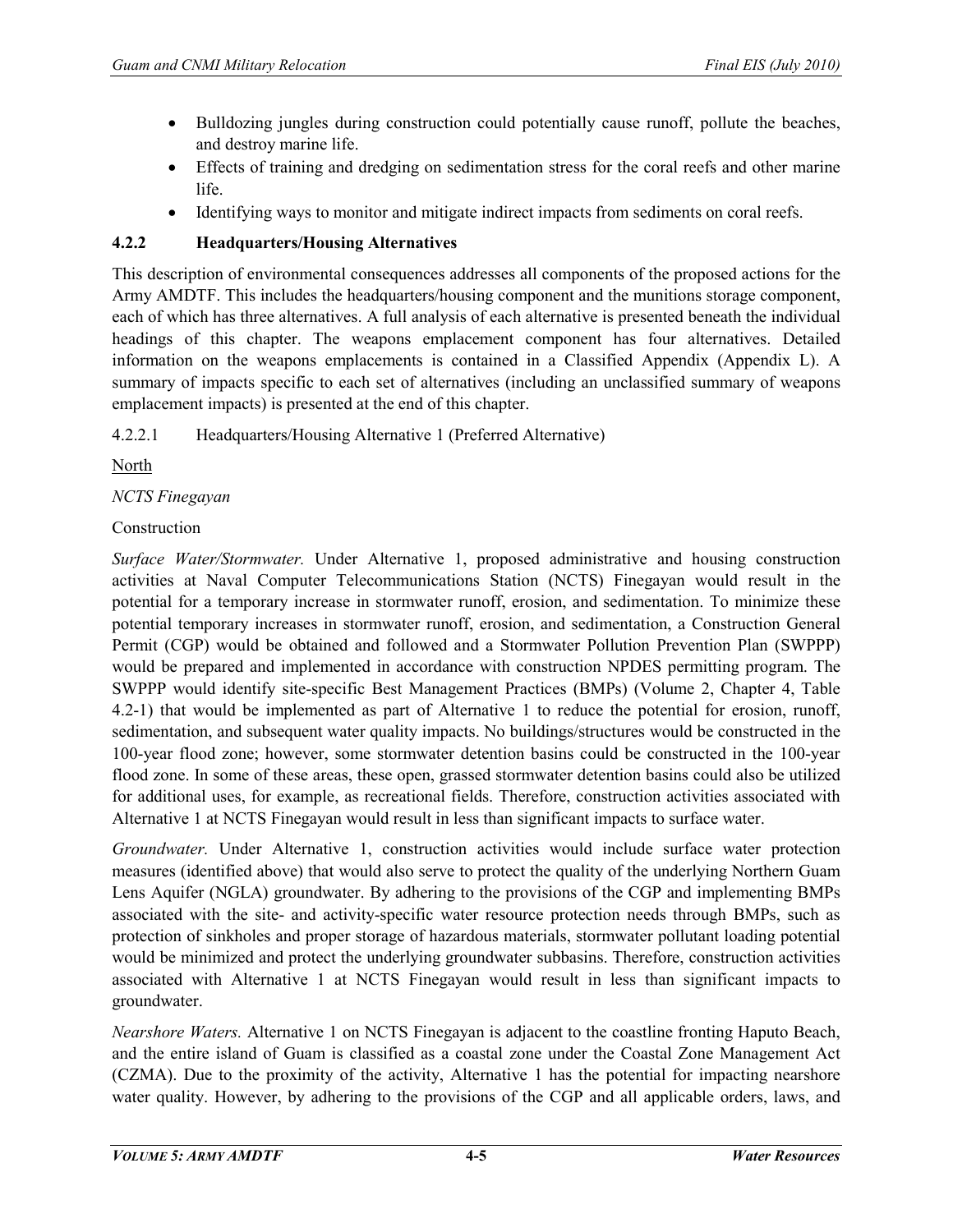regulations relating to water quality and implementing BMPs associated with site- and project-specific BMPs, pollutant loading to surface runoff would be reduced and potential indirect impacts to nearshore waters would be subsequently lessened. Therefore, construction activities associated with Alternative 1 at NCTS Finegayan would result in less than significant impacts to nearshore waters.

*Wetlands.* No wetlands are located in or near the construction areas associated with Alternative 1 at NCTS Finegayan. Therefore, construction activities associated with Alternative 1 at NCTS Finegayan would result in no impacts to wetlands.

### Operation

*Surface Water/Stormwater.* The operations under Alternative 1 would result in minor increase in impervious area that would result in an associated relatively minor increase in stormwater discharge intensities and volume. Existing stormwater infrastructure or stormwater infrastructure improvements included as part of the proposed action would incorporate LID measures and post-construction BMPs to ensure stormwater retention would be consistent with local and federal requirements and thus minimize potential impacts to surface water quality. Stormwater flow paths would continue to mimic area topography. Examples of stormwater infrastructure LID measures are described below.

Alternative 1 would incorporate the concept of LID in the final planning, design, and permitting of the stormwater runoff and drainage design. The goal of LID is to closely match the post-development topography and stormwater runoff hydrology to the pre-development conditions. The intent of LID is to control non-point source runoff through the implementation of plant-soil-water and man-made, where appropriate, mechanisms that protect and sustain the ecological integrity of the receiving water bodies and wetlands. In areas of karst geology such as NCTS Finegayan, LID techniques must also protect groundwater quality by removing pollutants prior to infiltrating to the underlying aquifer. LID designs focus on small scale, close to the source stormwater management, where such techniques can achieve the water quality goals. As indicated in Volume 2, Chapter 4, Table 4.2-2, IMPs utilized by LID are well suited to reduce stormwater runoff loadings for a variety of potential contaminants including sediment, nutrients, and heavy metals. LID practices at the planning level are in conformance with United States Environmental Protection Agency (USEPA) non-structural pollution prevention strategies.

It is anticipated that several LID techniques would be used during the final planning, design, and permitting of Alternative 1. These measures could include a series of IMPs to match as closely as possible the pre- and post-development hydrologic conditions in the development areas. The IMPs reduce flow peaks, intercept flows resulting from all levels of rainfall intensities, and provide water quality treatment. The projects may incorporate downspout disconnections, re-vegetation, and bio-retention to reduce pollutant loads and stormwater volumes. Additional appropriate measures are expected to be included such as the use of bio-retention cells, bio-retention strips, oil/water separators, a combination of bioswales and vegetated swales, and detention/retention basins.

As part of LID planning, areas for vehicle parking may use pervious paving designs when practicable. The potential use of such paving systems would be balanced with the requirement to avoid percolation of contaminated stormwater into groundwater; this protection of groundwater would have the highest priority when considering such paving designs. Drainage swales instead of stormwater conveyance piping systems are also being considered as a way to reduce the quantity and velocity of stormwater while simultaneously improving stormwater quality.

The Draft Comprehensive Drainage and Low Impact Development Implementation Study prepared for the potential Main Cantonment site at Finegayan provides design recommendations for capturing,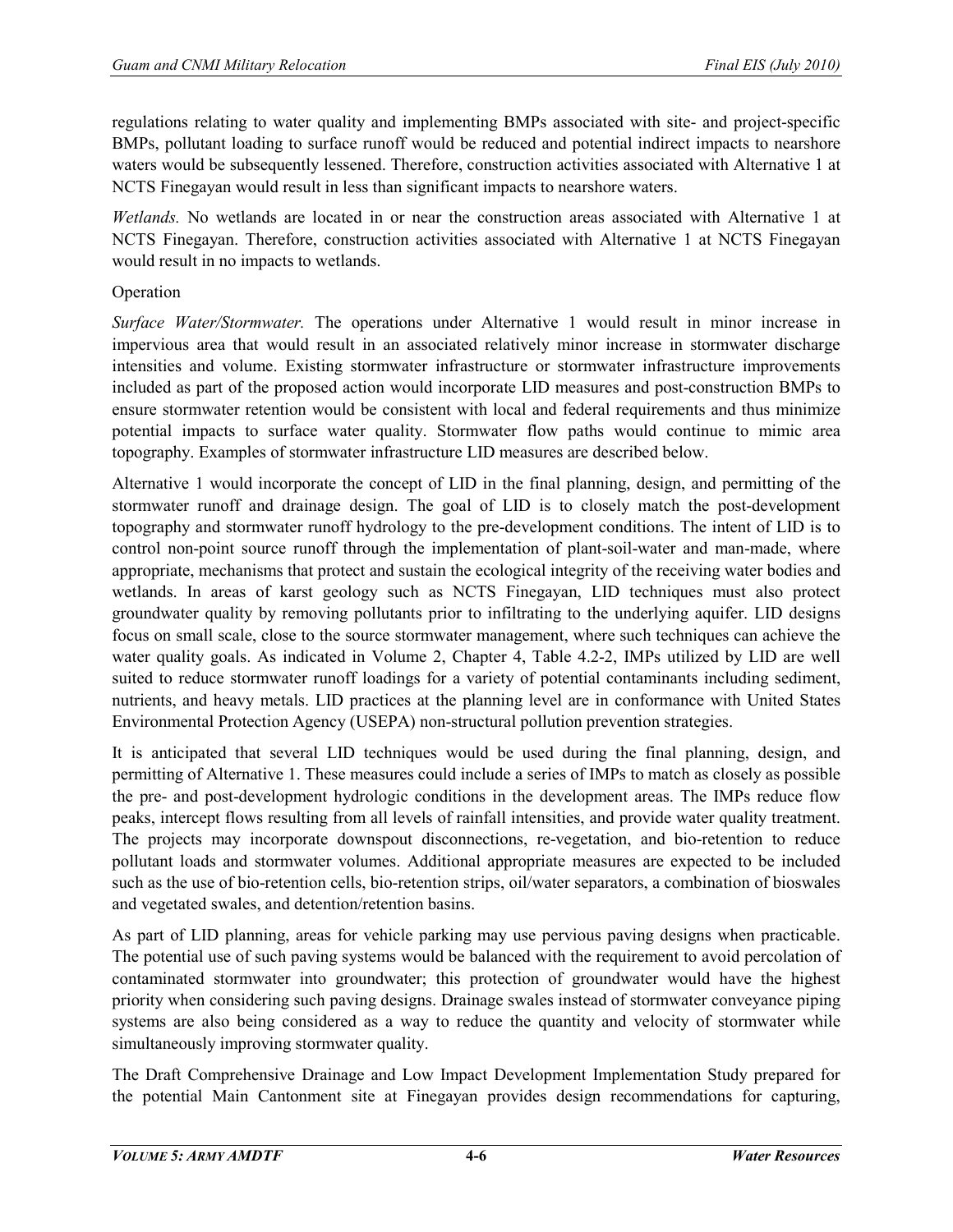treating, and routing the 95% exceedance stormwater flows (NAVFAC Pacific 2010). For storms greater than the 95% exceedance storm and up to the 50-year, 24-hour storm event, stormwater would travel through IMP/BMP treatment trains before being directed to underground and open-air detention basins that would allow infiltration to groundwater. For each subbasin, water quality treatment strategies were selected based on the effectiveness of IMPs/BMPs to treat identified pollutants of concern from proposed land uses within that subbasin. The selected water quality treatment strategies resulted in estimated total suspended solids (TSS) reductions of 83.7% to 90.3%, total phosphorous reductions of 9.4% to 49.9%, and total nitrogen reductions of 11.2% to 62.6% for the representative subbasins (NAVFAC Pacific 2010). These results illustrate that use of IMPs/BMPs can achieve significant reductions to non-point source pollutant loads. The combination of LID technologies and compliance with federal and GovGuam regulations would ensure less than significant impacts to the storm drainage system and nearby receiving water bodies. With the implementation of LID measures to reduce impacts, stormwater flow paths would continue to mimic area topography and no diversion or restriction of surface water flow would occur.

Alternative 1 would potentially increase the amount of petroleum, oils, and lubricants (POLs); hazardous waste; pesticides; and fertilizers being stored, transported, and utilized on the proposed facilities. Increasing the storage, transportation, and use of these substances would increase the potential for releases to receiving waters. The stormwater runoff would continue to have the potential to have elevated levels of contaminants such as sediment, nutrients, heavy metals, organic and inorganic compounds, and detrimental microorganisms.

Alternative 1 would be conducted in accordance with all applicable orders, laws, and regulations. SWPPPs and stormwater management plans (SWMPs) are documents that would be prepared as part of the NPDES permit process and are designed to reduce the impacts associated with nonpoint source pollution from stormwater runoff. In addition, the Oil Pollution Act mandates the implementation of the Spill Prevention, Control and Countermeasure (SPCC) Plan that is used to prevent and control potential leaks and spills. Implementation of these plans and their associated protective measures would minimize potential impacts of runoff, spills, and leaks. The combination of LID technologies and compliance with federal and GovGuam regulations would ensure that no significant impacts to receiving water bodies would result from Alternative 1. Therefore, operations associated with Alternative 1 at NCTS Finegayan would result in less than significant impacts to surface water.

*Groundwater.* Under Alternative 1, proposed operations would be in compliance with the surface water protection measures identified in the surface water section above during training operations, which would therefore also protect the quality of the underlying NGLA groundwater. Specifically, implementation of LID measures and the provisions of the SWPPP and associated erosion control activities would ensure that the surface water flowing into the groundwater recharge wells and infiltration basins would be of acceptable quality and therefore, would reduce the pollutant loading potential to the underlying groundwater subbasins.

Under all alternatives, groundwater withdrawal is expected to increase by approximately 0.30 million gallons per day (MGd) (1.14 million liters per day [MLd]) due to the increase in personnel and facilities associated with the Volume 5 actions. Implementation of aforementioned sustainability practices would reduce the amount of groundwater needed, which would help minimize impacts to groundwater availability. Water resource managers would continue to proactively monitor groundwater chemistry data to ensure increased pumping does not adversely affect military or non-military sources of drinking water. Chloride concentrations in the subbasins would be carefully monitored to detect possible saltwater intrusion into the aquifer. If unacceptable chloride concentrations are detected, there is capability to shift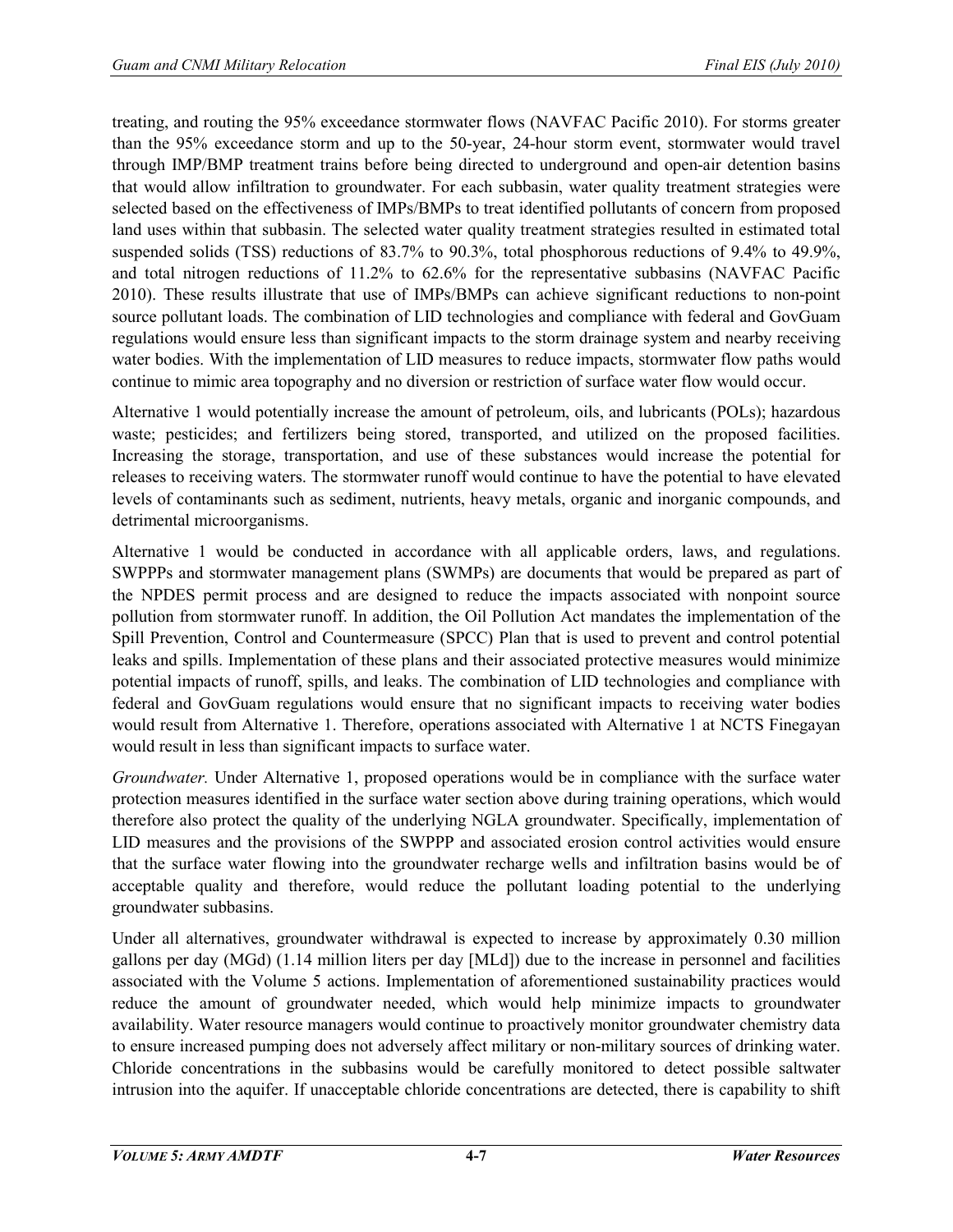pumping to wells further from impacted subbasins. Thus, any potential negative impacts on the groundwater resource from increased pumping would be reduced. In addition, increased pumping would have the potential to lower the groundwater pressure in underlying sediments, which could undergo compaction and minor ground surface settlement. This potential would be also monitored; if detected, groundwater pumping would shift to other areas. Therefore, Alternative 1 at NCTS Finegayan would result in less than significant impacts to groundwater.

*Nearshore Waters.* Following construction, alterations to the watershed such as increased runoff may result in direct and indirect effects that could alter nearshore water quality including the addition of sediments, nutrients, detrimental microorganisms, heavy metals, and organic and inorganic compounds. These effects would be minimized following surface water protection measures identified in the surface water section above and by complying with all applicable orders, laws, and regulations. In addition, the planning process would be conducted in conjunction with the Watershed Planning Committee (WPC). The project would also incorporate published guidance documents including but not limited to the Clean Water Action Plan, Protection and Restoring Guam's Waters, and the northern Watershed Restoration Strategy. Therefore, operations associated with Alternative 1 at NCTS Finegayan would result in less than significant impacts to nearshore waters.

*Wetlands.* No wetland areas would be affected by operations associated with Alternative 1 as no wetland areas are located near the proposed operations areas. Therefore, operations associated with Alternative 1 at NCTS Finegayan would result in no impacts to wetlands.

### *South Finegayan*

### Construction

*Surface Water/Stormwater.* Under Alternative 1, proposed administrative and housing construction activities at South Finegayan would result in the potential for a temporary increase in stormwater runoff, erosion, and sedimentation. To minimize these potential temporary increases, a CGP would be obtained and followed and a SWPPP would be prepared and implemented. The SWPPP would identify sitespecific BMPs (Volume 2, Chapter 4, Table 4.2-1) that would be implemented as part of Alternative 1 to reduce the potential for erosion, runoff, sedimentation, and subsequent water quality impacts. No buildings/structures would be constructed in the 100-year flood zone; however, some stormwater detention basins could be constructed in the 100-year flood zone. In some of these areas, these open, grassed stormwater detention basins could also be utilized for additional uses, for example, as recreational fields. Therefore, construction activities associated with Alternative 1 at South Finegayan would result in less than significant impacts to surface water.

*Groundwater.* Under Alternative 1, proposed housing/community support construction activities at South Finegayan would include surface water protection measures that would also serve to protect the quality of the underlying NGLA groundwater. By adhering to the provisions of the CGP and implementing BMPs associated with the site- and activity-specific water resource protection needs through BMPs, such as protection of sinkholes and proper storage of hazardous materials, stormwater pollutant loading potential would be minimized and protect the underlying groundwater subbasins. Therefore, construction activities associated with Alternative 1 at South Finegayan would result in less than significant impacts to groundwater.

*Nearshore Waters.* Alternative 1 on South Finegayan is located well-away from the coastline; however, the entire island of Guam is classified as a coastal zone under the CZMA. However, by adhering to the provisions of the CGP and applicable orders, laws, and regulations relating to water quality and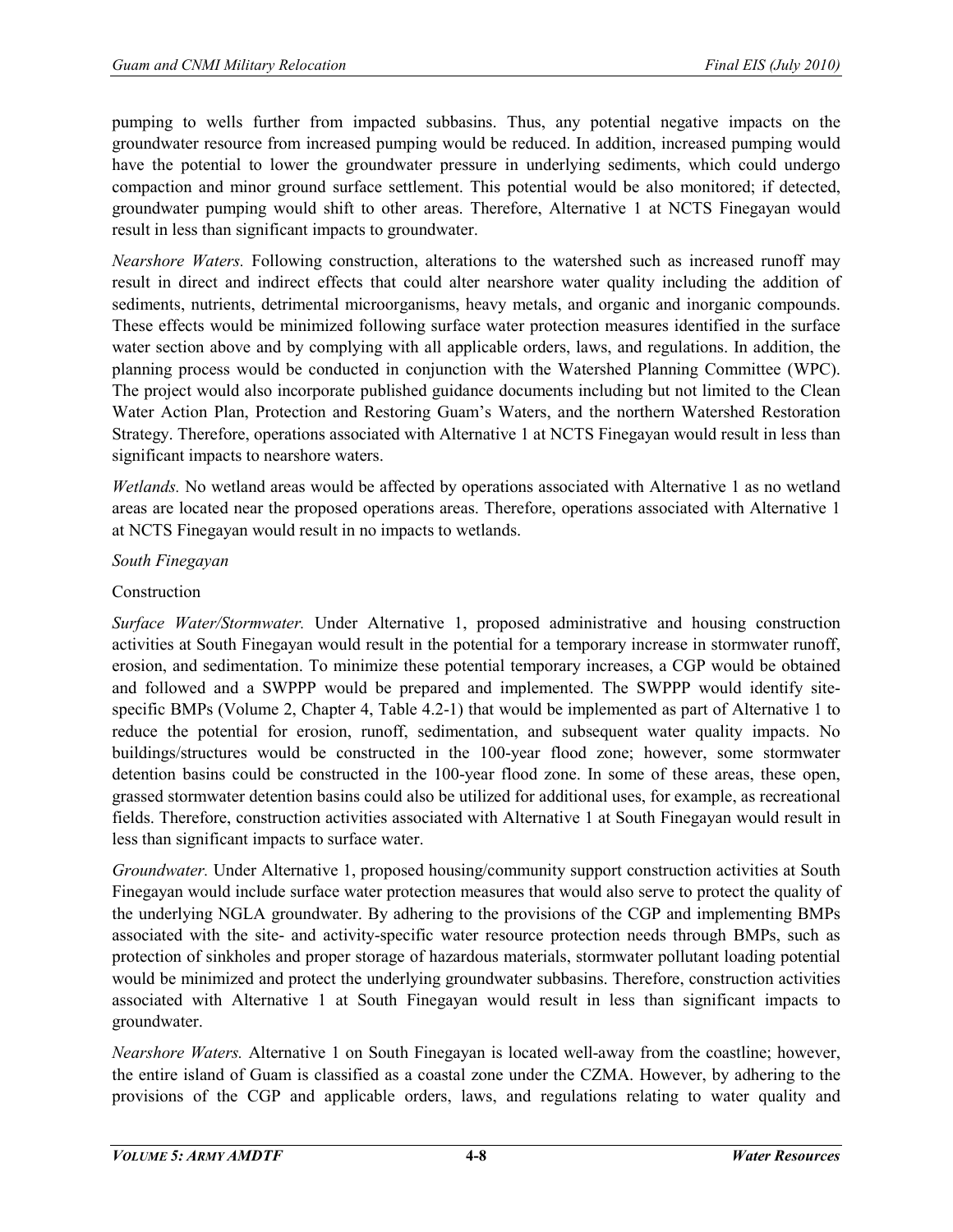implementing BMPs associated with site and project specific water resource protection needs, pollutant loading to surface runoff would be reduced and potential indirect impacts to nearshore waters would be subsequently lessened. Therefore, construction activities associated with Alternative 1 at South Finegayan would result in less than significant impacts to nearshore waters.

*Wetlands.* No wetlands are located in or near the construction areas associated with Alternative 1 on South Finegayan. Therefore, construction activities associated with Alternative 1 at South Finegayan would result in no impacts to wetlands.

# Operation

*Surface Water/Stormwater.* Operations under Alternative 1 would result in minor increase in impervious area, which would result in an associated relatively minor increase in stormwater discharge intensities and volume. However, existing stormwater infrastructure or stormwater infrastructure improvements included as part of the proposed action would incorporate LID measures and BMPs to ensure stormwater retention would be consistent with local and federal requirements and thus minimize potential impacts to surface water quality. Stormwater flow paths would continue to mimic area topography. Examples of stormwater infrastructure LID measures are described below.

Alternative 1 at South Finegayan would incorporate LID into the final planning, design, and permitting of the stormwater runoff and drainage design, as described in detail above under NCTS Finegayan. Selected IMPs would reduce flow peaks, intercept flows resulting from all levels of rainfall intensities, and provide water quality treatment. The combination of LID technologies and compliance with federal and GovGuam regulations would ensure that less than significant impacts to the storm drainage system and nearby receiving water bodies would result from Alternative 1. Alternative 1 would be conducted in accordance with all applicable orders, laws, and regulations, including the preparation and implementation of a SWPPP, SWMP, and SPCC Plan that would control runoff and minimize potential leaks and spills. Implementation of these protective measures would minimize potential impacts of runoff, spills, and leaks. Therefore, operations associated with Alternative 1 at South Finegayan would result in less than significant impacts to surface water.

*Groundwater.* Under Alternative 1 at South Finegayan, proposed operations would follow the surface water protection measures identified above in the surface water section, which would serve to protect groundwater quality. Specifically, implementation of LID measures, and the provisions of the SWPPP and associated erosion control activities, as well as compliance with compliance with federal and GovGuam regulations would ensure that the surface water flowing into the groundwater recharge wells and infiltration basins would be of acceptable quality.

Therefore, operations associated with Alternative 1 at South Finegayan would result in less than significant impacts to groundwater.

*Nearshore Waters.* Following construction, alterations to the watershed such as increased runoff could potentially result in direct and indirect effects that could alter nearshore water quality including the addition of sediments, nutrients, detrimental microorganisms, heavy metals, and organic and inorganic compounds. These effects would be minimized by following surface water protection measures identified in the surface water section above and complying with all applicable orders, laws, and regulations. In addition, the planning process would be conducted in conjunction with the WPC. The project would also incorporate published guidance documents including but not limited to the Clean Water Action Plan, Protection and Restoring Guam's Waters, and the northern Watershed Restoration Strategy. Therefore,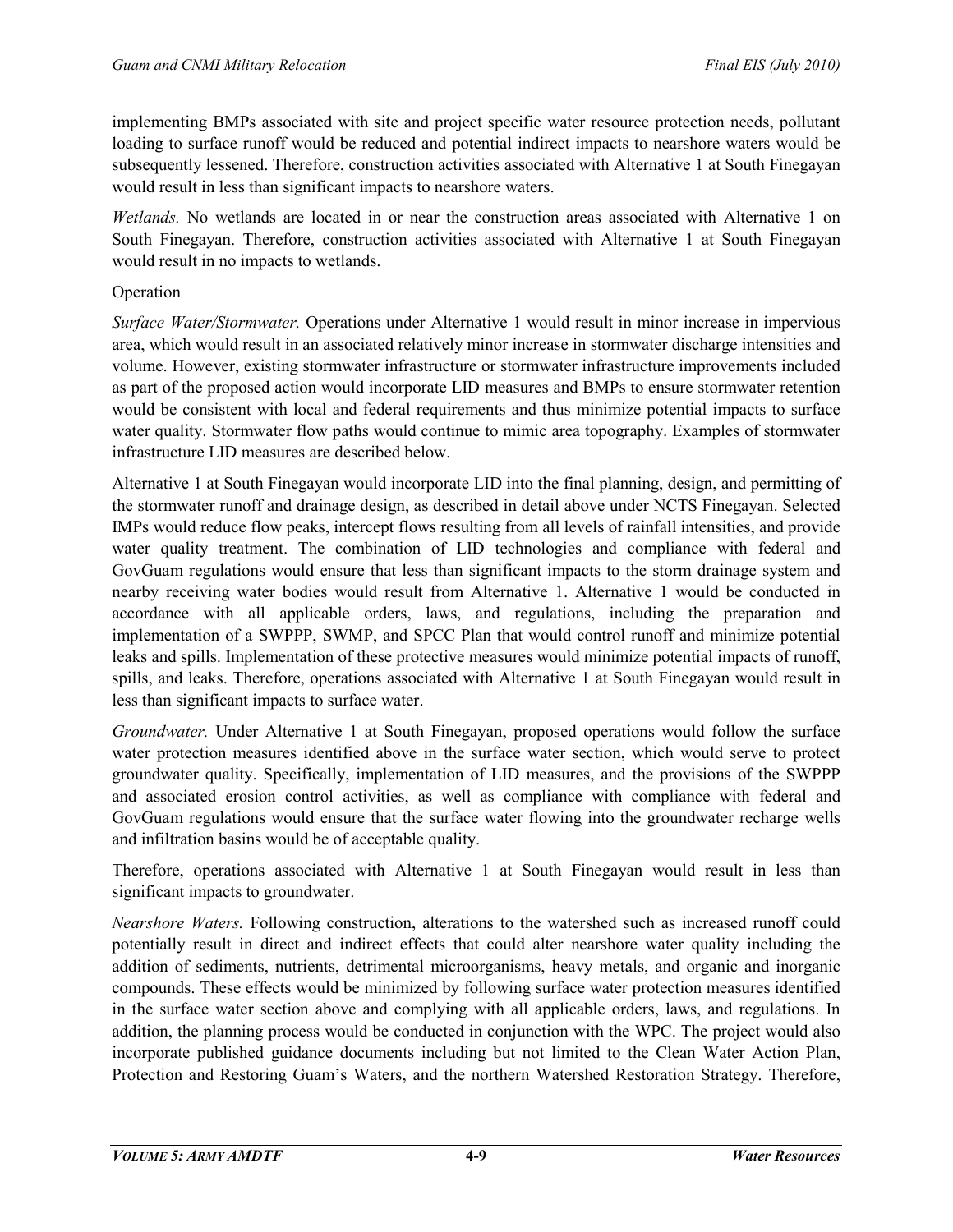operations associated with Alternative 1 at South Finegayan would result in less than significant impacts to nearshore waters.

*Wetlands.* No wetland areas would be affected by operations associated with Alternative 1 as no wetland areas are located near the proposed operation areas. Therefore, operations associated with Alternative 1 at South Finegayan would result in no impacts to wetlands.

### Central

### *Navy Barrigada*

Alternative 1 would not occur at Navy Barrigada; there would be no construction or operations at this location. Therefore, Alternative 1 at Navy Barrigada would result in no impacts to water resources.

# *Air Force Barrigada*

Alternative 1 would not occur at Air Force Barrigada; there would be no construction or operations at this location. Therefore, Alternative 1 at Air Force Barrigada would result in no impacts to water resources.

### Alternative 1 Proposed Mitigation Measures

Through implementation of the BMPs and Standard Operating Procedures (SOPs) discussed above in Section 4.2.2.1, impacts to water resources would be less than significant. Note that BMPs and SOPs are not considered "mitigation measures," so there are no mitigation measures proposed for Alternative 1.

# 4.2.2.2 Headquarters/Housing Alternative 2

Under Alternative 2, the Army AMDTF HQ would be co-located with the unaccompanied housing at the 1,081 ac (438 ha) Navy Barrigada site.

### North

### *NCTS Finegayan*

Alternative 2 would not occur at NCTS Finegayan; there would be no construction or operations at this location. Therefore, Alternative 2 at NCTS Finegayan would result in no impacts to water resources.

### *South Finegayan*

Alternative 2 would not occur at South Finegayan; there would be no construction or operations at this location. Therefore, Alternative 2 at South Finegayan would result in no impacts to water resources.

### Central

*Navy Barrigada* 

### Construction

*Surface Water/Stormwater.* Under Alternative 2, proposed administrative and housing construction activities at Navy Barrigada would result in the potential for a temporary increase in stormwater runoff, erosion, and sedimentation. To minimize these potential temporary increases, a CGP would be obtained and followed and a SWPPP would be prepared and implemented. The SWPPP would identify sitespecific BMPs (Volume 2, Chapter 4, Table 4.2-1) that would be implemented as part of Alternative 2 to reduce the potential for erosion, runoff, sedimentation, and subsequent water quality impacts. No buildings/structures would be constructed in the 100-year flood zone; however, some stormwater detention basins could be constructed in the 100-year flood zone. In some of these areas, these open, grassed stormwater detention basins could also be utilized for additional uses, for example, as recreational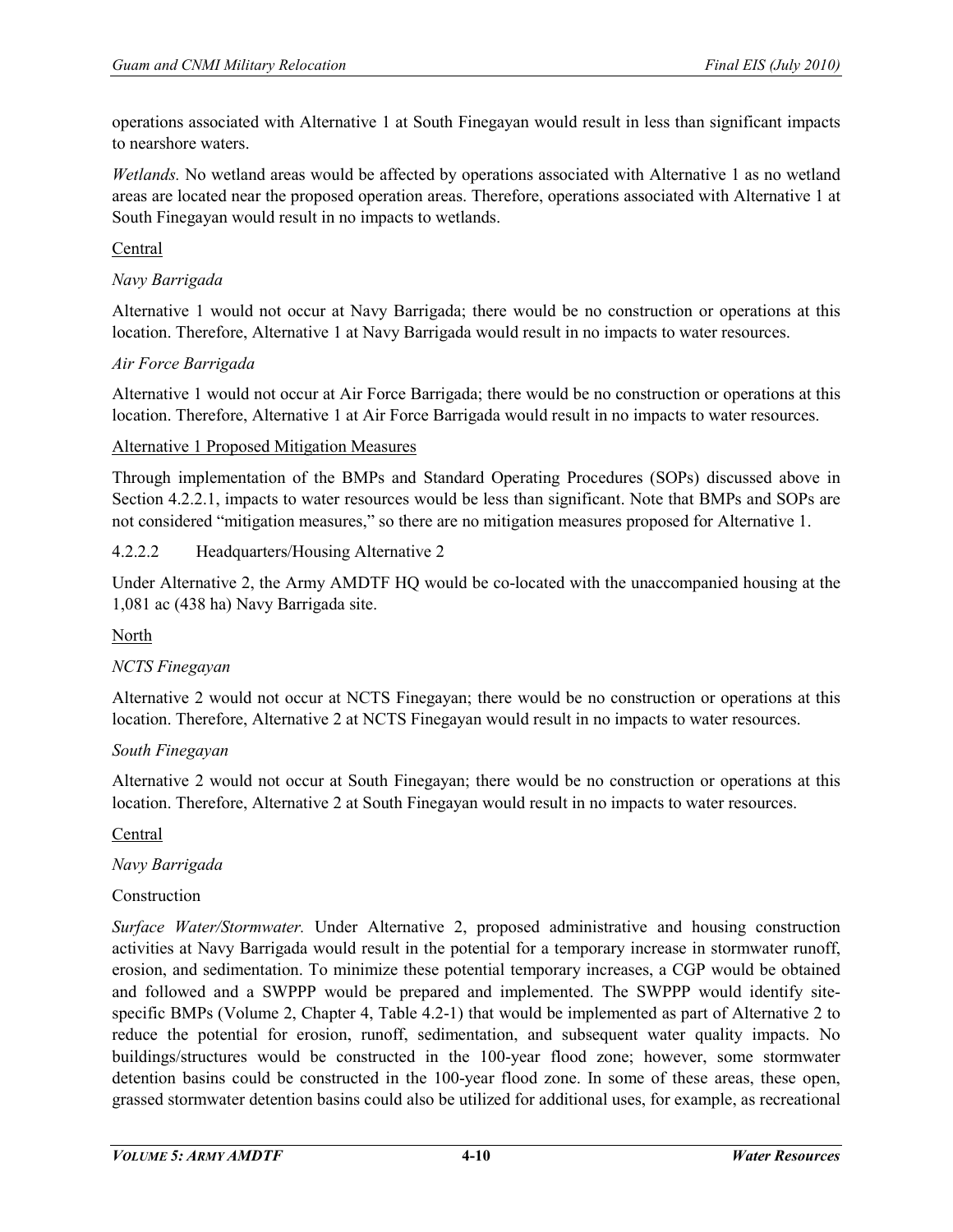fields. Therefore, construction activities associated with Alternative 2 at Navy Barrigada would result in less than significant impacts to surface water.

*Groundwater.* Under Alternative 2, construction activities would include surface water protection measures (identified above) that would also serve to protect groundwater quality. By adhering to the provisions of the CGP and implementing site and project specific BMPs associated water resource protection needs, such as protection of sinkholes and proper storage of hazardous materials, stormwater pollutant loading potential would be minimized and protect the underlying groundwater subbasins. Therefore, construction activities associated with Alternative 2 at Navy Barrigada would result in less than significant impacts to groundwater.

*Nearshore Waters.* Alternative 2 at Navy Barrigada would be located away from the coastline; however, the entire island of Guam is classified as a coastal zone under the CZMA. As a result of this classification, Alternative 2 has the potential for impacting nearshore water quality. However, by adhering to the provisions of the CGP and all applicable orders, laws, and regulations relating to water quality and implementing BMPs associated with site and project-specific water resource protection needs, pollutant loading to surface runoff would be reduced and potential indirect impacts to nearshore waters would be subsequently lessened. Therefore, construction activities associated with Alternative 2 at Navy Barrigada would result in less than significant impacts to nearshore waters.

*Wetlands.* No wetlands are located in or near the construction areas associated with Alternative 2 at Navy Barrigada. Therefore, construction activities associated with Alternative 2 at Navy Barrigada would result in no impacts to wetlands.

# Operation

*Surface Water/Stormwater.* The operations under Alternative 2 at Navy Barrigada would cause minor increase in impervious area, which would result in an associated relatively minor increase in stormwater discharge intensities and volume. Existing stormwater infrastructure or stormwater infrastructure improvements included as part of the proposed action would incorporate LID measures and BMPs to ensure stormwater retention would be consistent with local and federal requirements and thus minimize potential impacts to surface water quality. Stormwater flow paths would continue to mimic area topography. Examples of stormwater infrastructure LID measures are described below.

Alternative 2 at Navy Barrigada would incorporate LID into the final planning, design, and permitting of the stormwater runoff and drainage design, as described in detail in Section 4.2.2.1. Selected IMPs would reduce flow peaks, intercept flows resulting from all levels of rainfall intensities, and provide water quality treatment. The combination of LID technologies and compliance with federal and GovGuam regulations would ensure that less than significant impacts to the storm drainage system and nearby receiving water bodies would result from Alternative 2. Alternative 2 would be conducted in accordance with all applicable orders, laws, and regulations, including the preparation and implementation of a SWPPP, SWMP, and SPCC Plan that would control runoff and minimize potential leaks and spills. Implementation of these protective measures would minimize potential impacts of runoff, spills, and leaks. Therefore, operations associated with Alternative 2 at Navy Barrigada would result in less than significant impacts to surface water.

*Groundwater.* Under Alternative 2, proposed operations would follow the surface water protection measures identified above in the surface water section, which would serve to protect groundwater quality. Specifically, implementation of LID measures, and the provisions of the SWPPP and associated erosion control activities, as well as compliance with compliance with federal and GovGuam regulations would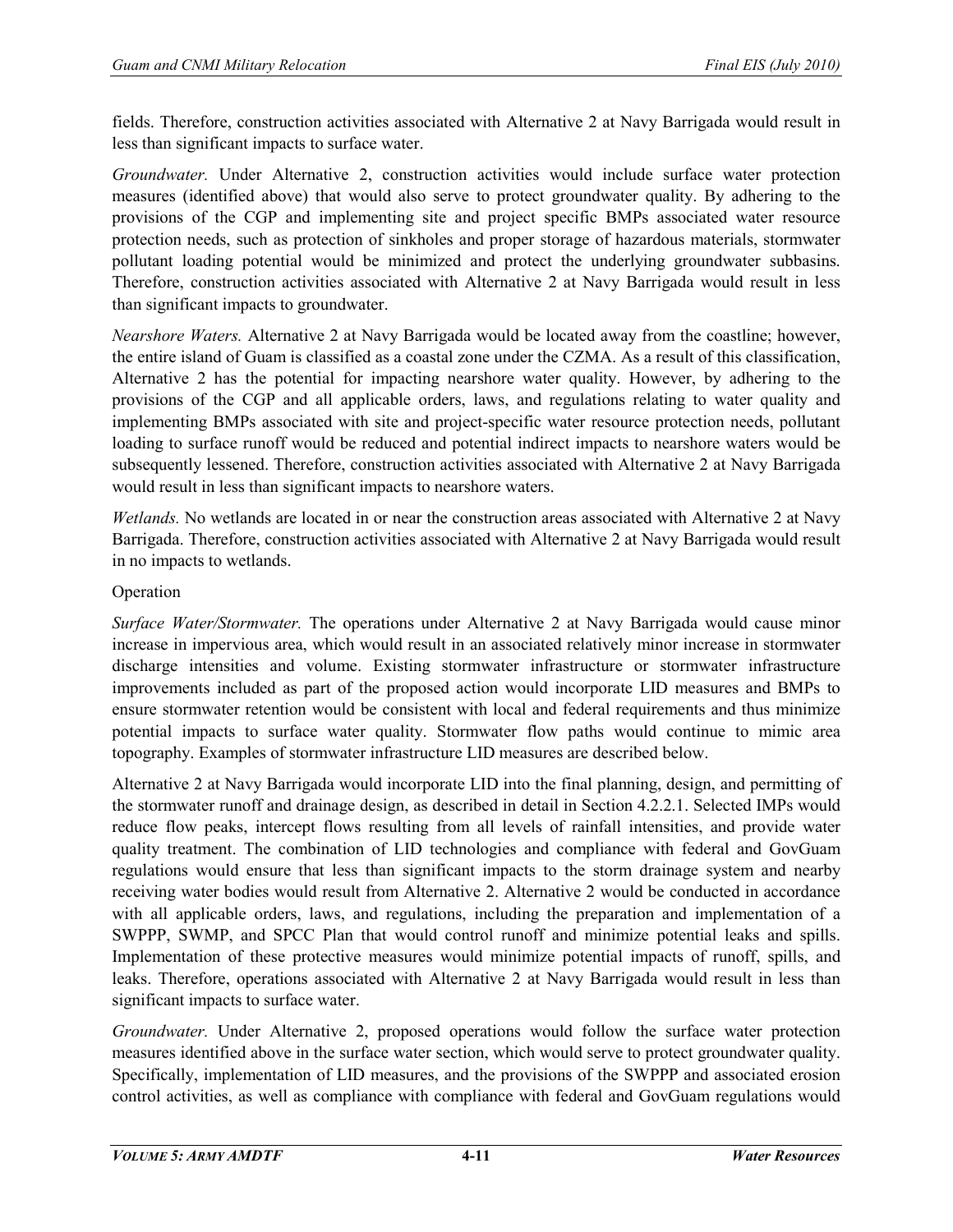ensure that the surface water flowing into the groundwater recharge wells and infiltration basins would be of acceptable quality.

Under all alternatives, groundwater withdrawal is expected to increase by approximately 0.30 MGd (1.14 MLd) due to the increase in personnel and facilities associated with the Volume 5 actions. Implementation of aforementioned sustainability practices would reduce the amount of groundwater needed, which would help minimize impacts to groundwater availability. Water resource managers would continue to proactively monitor groundwater chemistry data to ensure increased pumping does not adversely affect military or non-military sources of drinking water. Chloride concentrations in the subbasins would be carefully monitored to detect possible saltwater intrusion into the aquifer. If unacceptable chloride concentrations are detected, there is capability to shift pumping to wells further from impacted subbasins. Thus, any potential negative impacts on the groundwater resource from increased pumping would be reduced. In addition, increased pumping would have the potential to lower the groundwater pressure in underlying sediments, which could undergo compaction and minor ground surface settlement. This potential would be also monitored; if detected, groundwater pumping would shift to other areas. Therefore, operations associated with Alternative 2 at Navy Barrigada would result in less than significant impacts to groundwater.

*Nearshore Waters.* Following construction, alterations to the watershed such as increased runoff may result in direct and indirect effects that could alter nearshore water quality including the addition of sediments, nutrients, detrimental microorganisms, heavy metals, and organic and inorganic compounds. These effects would be minimized by following surface water protection measures identified in the surface water section above and complying with all applicable orders, laws, and regulations. In addition, the planning process would be conducted in conjunction with the WPC. The project would also incorporate published guidance documents including but not limited to the Clean Water Action Plan, Protection and Restoring Guam's Waters, and the northern Watershed Restoration Strategy. Therefore, operations associated with Alternative 2 at Navy Barrigada would result in less than significant impacts to nearshore waters.

*Wetlands.* No wetland areas would be affected by operations associated with Alternative 2 as no delineated wetland areas are located near the proposed operation areas. Therefore, operations associated with Alternative 2 at Navy Barrigada would result in no impacts to wetlands.

### *Air Force Barrigada*

Alternative 2 would not occur at Air Force Barrigada; there would be no construction or operations at this location. Therefore, Alternative 2 at Air Force Barrigada would result in no impacts to water resources.

### Alternative 2 Proposed Mitigation Measures

Through implementation of the BMPs and SOPs discussed above in Section 4.2.2.1, impacts to water resources would be less than significant. Note that BMPs and SOPs are not considered "mitigation measures," so there are no mitigation measures proposed for Alternative 2.

### 4.2.2.3 Headquarters/Housing Alternative 3

Under Alternative 3, the Administration/HQ and Maintenance Facility would be co-located with Marine Corps facilities in the northern portion of NCTS Finegayan. The unaccompanied personnel housing facilities would also be located on NCTS Finegayan.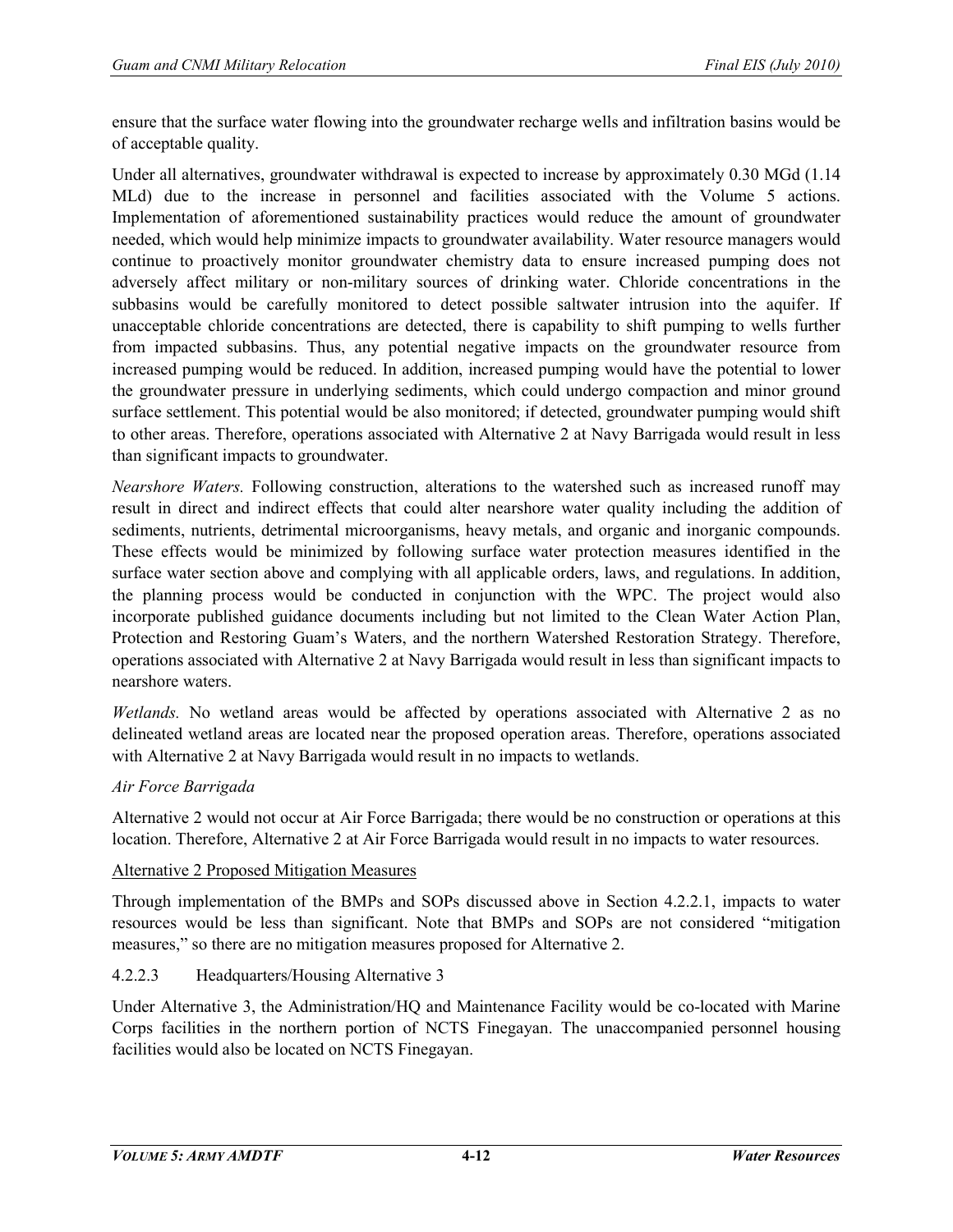### North

# *NCTS Finegayan*

*Construction.* Under Alternative 3, proposed construction activities at NCTS Finegayan would be slightly less than those under Alternative 1. However, the same impact analysis is valid for Alternative 3; therefore, potential construction impacts to water resources resulting from implementation of Alternative 3 would be similar to the potential impacts discussed under Alternative 1 (refer to Section 4.2.2.1). Therefore, construction activities associated with Alternative 3 at NCTS Finegayan would result in less than significant impacts to water resources.

*Operation.* Under Alternative 3, proposed operations at NCTS Finegayan would be slightly less than those under Alternative 1; however, the same impact analysis is valid for Alternative 3. Therefore, potential operation impacts to water resources resulting from implementation of Alternative 3 would be similar to the potential impacts discussed under Alternative 1 (refer to Section 4.2.2.1); operations associated with Alternative 3 at NCTS Finegayan would result in less than significant impacts to water resources.

# *South Finegayan*

Alternative 3 would not occur at South Finegayan; there would be no construction or operations at this location. Therefore, Alternative 3 at South Finegayan would result in no impacts to water resources.

# Central

# *Navy Barrigada*

*Construction.* Under Alternative 3, proposed construction activities at Navy Barrigada would be slightly less than those under Alternative 2. However, the same impact analysis is valid for Alternative 3; therefore, potential construction impacts to water resources resulting from implementation of Alternative 3 would be similar to the potential impacts discussed under Alternative 2 (refer to Section 4.2.2.2). Therefore, construction activities associated with Alternative 3 at Navy Barrigada would result in less than significant impacts to water resources.

*Operation.* Under Alternative 3, proposed operations at Navy Barrigada would be slightly less than those under Alternative 2; however, the same impact analysis is valid for Alternative 3. Therefore, potential operation impacts to water resources resulting from implementation of Alternative 3 would be similar to the potential impacts discussed under Alternative 2 (refer to Section 4.2.2.2); operations associated with Alternative 3 at Navy Barrigada would result in less than significant impacts to water resources.

### *Air Force Barrigada*

### Construction

*Surface Water/Stormwater.* Under Alternative 3, proposed administrative and housing support construction activities at Air Force Barrigada would result in the potential for a temporary increase in stormwater runoff, erosion, and sedimentation. To minimize these potential temporary increases, a CGP would be obtained and followed and a SWPPP would be prepared and implemented. The SWPPP would identify construction-specific BMPs (Volume 2, Chapter 4, Table 4.2-1) that would be implemented as part of Alternative 3 to reduce the potential for erosion, runoff, sedimentation, and subsequent water quality impacts. No buildings/structures would be constructed in the 100-year flood zone; however, some stormwater detention basins could be constructed in the 100-year flood zone. In some of these areas, these open, grassed stormwater detention basins could also be utilized for additional uses, for example, as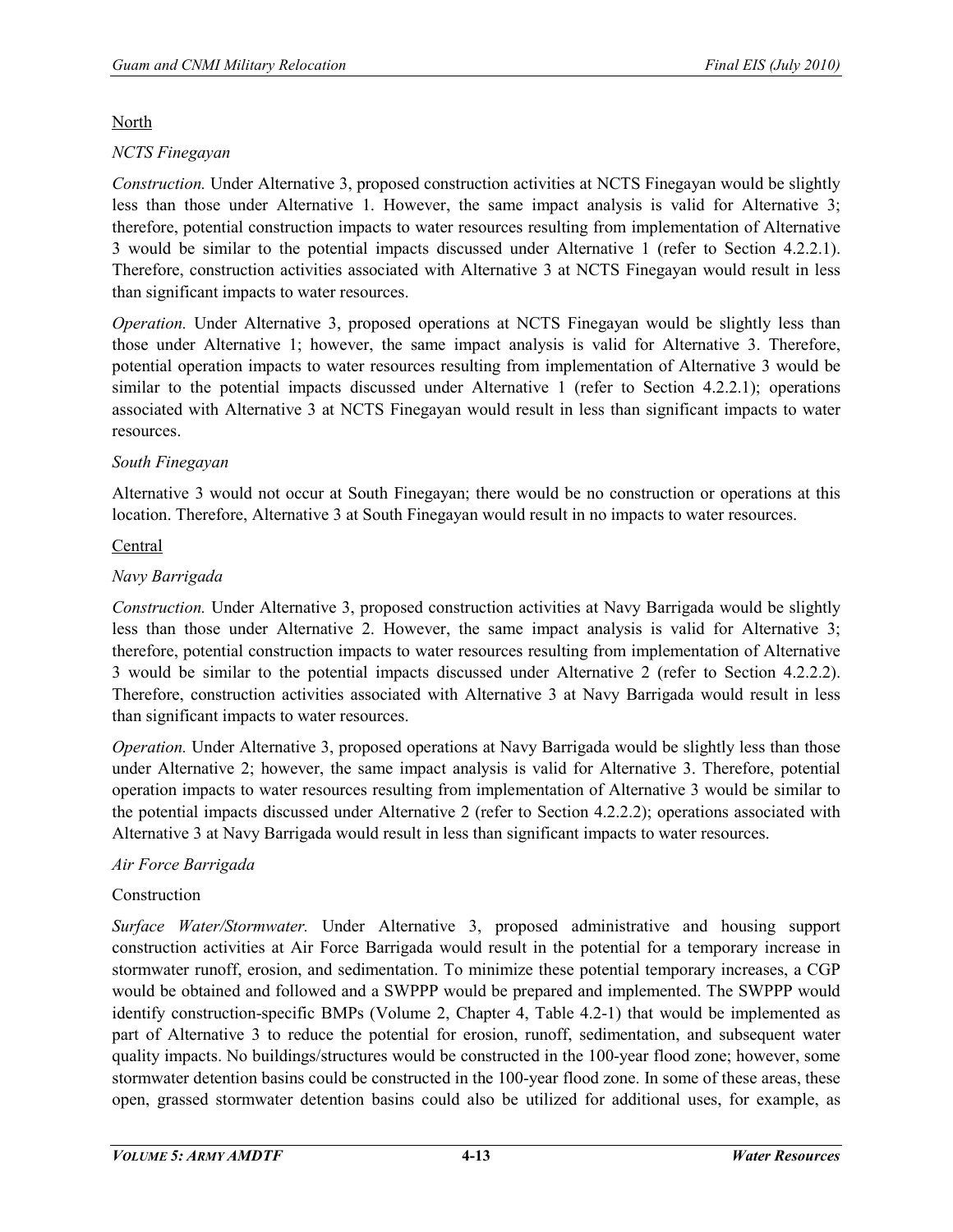recreational fields. Therefore, construction activities associated with Alternative 3 at Air Force Barrigada would result in less than significant impacts to surface water.

*Groundwater.* Under Alternative 3, construction activities at Air Force Barrigada would include surface water protection measures (identified above) that would also serve to protect groundwater quality. By adhering to the provisions of the CGP and implementing site and project specific BMPs associated water resource protection needs, such as protection of sinkholes and proper storage of hazardous materials, stormwater pollutant loading potential would be minimized and protect the underlying groundwater subbasins. Therefore, construction activities associated with Alternative 3 at Air Force Barrigada would result in less than significant impacts to groundwater.

*Nearshore Waters.* Construction activities associated with Alternative 3 at Air Force Barrigada would occur more than 0.5 miles (0.8 kilometers) from the coastline. However, the entire island of Guam is classified as a coastal zone under the CZMA. As a result of this classification, Alternative 3 at Air Force Barrigada could potentially indirectly impact nearshore water resources. However, by adhering to the provisions of the CGP and all applicable orders, laws, and regulations relating to water quality and implementing BMPs associated with addressing site and project-specific water resource protection needs, pollutant loading to surface runoff would be reduced and potential indirect impacts to nearshore waters would be subsequently lessened. Therefore, construction activities associated with Alternative 3 at Air Force Barrigada would result in less than significant impacts to nearshore waters.

*Wetlands.* Implementation of Alternative 3 would result in direct impacts to 2.4 ac (1.0 ha) of potentially jurisdictional wetland areas (Volume 2, Chapter 4, Figure 4.2-5). If the wetland areas identified at Air Force Barrigada are determined jurisdictional by the USACE, and therefore subject to Section 404 requirements, the DoD would first attempt to avoid impacts. If avoidance is not possible, then the DoD would obtain a permit from the USACE to fill the wetlands and comply with mitigation measures outlined in the permit. During construction, potential indirect effects to other nearby down-gradient wetland areas (i.e., Wetland Areas B-02 and B-03) would be minimized by adhering to the provisions of the CGP and implementing BMPs (see Volume 2, Chapter 4, Table 4.2-1) associated with addressing siteand activity-specific water resource protection needs. Therefore, with implementation of the mitigation measures identified below, construction activities associated with Alternative 3 would result in less than significant impacts to wetlands.

# Operation

*Surface Water/Stormwater.* The operations under Alternative 3 at Air Force Barrigada would cause minor increases in impervious areas that would result in an associated relatively minor increase in stormwater discharge intensities and volume. Existing stormwater infrastructure or stormwater infrastructure improvements included as part of the proposed action would incorporate LID measures and BMPs to ensure stormwater retention would be consistent with local and federal requirements and thus minimize potential impacts to surface water quality. Stormwater flow paths would continue to mimic area topography. Examples of stormwater infrastructure LID measures are described below.

Alternative 3 at Air Force Barrigada would incorporate LID into the final planning, design, and permitting of the stormwater runoff and drainage design, as described in detail in Section 4.2.1.1. Selected IMPs would reduce flow peaks, intercept flows resulting from all levels of rainfall intensities, and provide water quality treatment. The combination of LID technologies and compliance with federal and GovGuam regulations would ensure that less than significant impacts to the storm drainage system and nearby receiving water bodies would result from Alternative 3. Alternative 3 would be conducted in accordance with all applicable orders, laws, and regulations, including the preparation and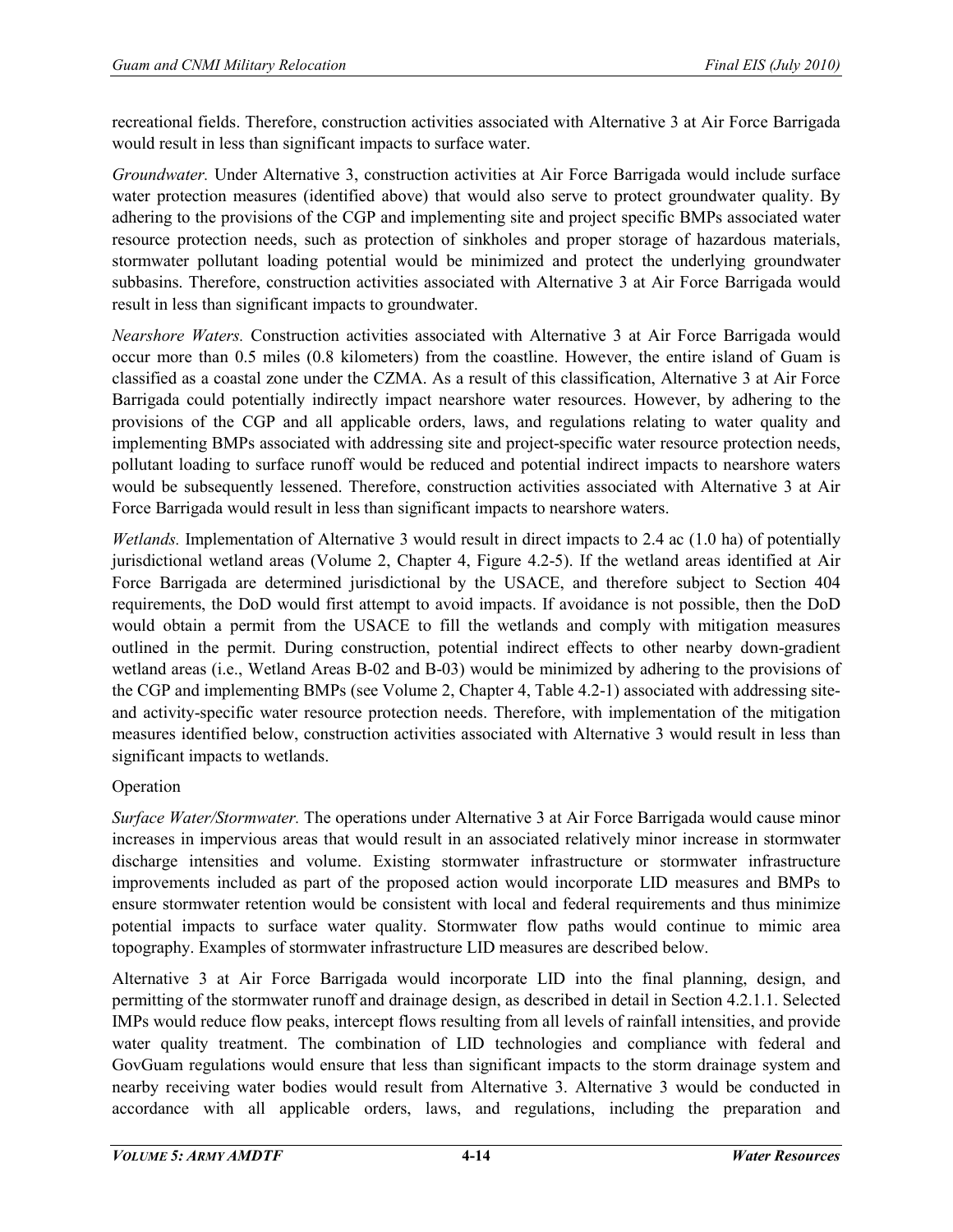implementation of a SWPPP, SWMP, and SPCC Plan that would control runoff and minimize potential leaks and spills. Implementation of these protective measures would minimize potential impacts of runoff, spills, and leaks. Therefore, operations associated with Alternative 3 at Air Force Barrigada would result in less than significant impacts to surface water.

*Groundwater.* Under Alternative 3 at Air Force Barrigada, proposed operations would follow the surface water protection measures identified above in the surface water section, which would serve to protect groundwater quality. Specifically, implementation of LID measures, and the provisions of the SWPPP and associated erosion control activities, as well as compliance with compliance with federal and GovGuam regulations would ensure that the surface water flowing into the groundwater recharge wells and infiltration basins would be of acceptable quality. Therefore, operations associated with Alternative 3 at Air Force Barrigada would result in less than significant impacts to groundwater.

*Nearshore Waters.* Following construction, alterations to the watershed such as increased runoff could potentially result in direct and indirect effects that could alter nearshore water quality including the addition of sediments, nutrients, detrimental microorganisms, heavy metals, and organic and inorganic compounds. These effects would be minimized by following surface water protection measures identified in the surface water section above and complying with all applicable orders, laws, and regulations. In addition, the planning process would be conducted in conjunction with the WPC. The project would also incorporate published guidance documents including but not limited to the Clean Water Action Plan, Protection and Restoring Guam's Waters, and the northern Watershed Restoration Strategy. Therefore, operations associated with Alternative 3 at Air Force Barrigada would result in less than significant impacts to nearshore waters.

*Wetlands.* No wetland areas would be affected by operations associated with Alternative 3 at Air Force Barrigada as following construction, no delineated wetland areas are located near the proposed operation areas. Therefore, operations associated with Alternative 3 at Air Force Barrigada would result in no impacts to wetlands.

### Alternative 3 Proposed Mitigation Measures

If the wetland areas identified at Air Force Barrigada are determined jurisdictional by the USACE, and therefore subject to Section 404 requirements, the DoD would first attempt to avoid impacts. If avoidance is not possible, then the DoD would obtain a permit from the USACE to fill the wetlands. The DoD would minimize potential impacts and unavoidable impacts would be mitigated by creating new wetlands, restoring or enhancing existing wetlands or preserving existing wetland areas on Guam to, at a minimum, replace the area filled. If this alternative is chosen, the Navy understands that a LEDPA determination must be made as part of the permitting process.

# **4.2.3 Munitions Storage Alternatives**

# 4.2.3.1 Munitions Storage Alternative 1 (Preferred Alternative)

Under Alternative 1, three site plans have been developed for Army AMDTF munitions storage at Andersen Air Force Base (AFB), reflecting slight differences in location all within Munitions Storage Area 1 on Andersen AFB in the northern portion of Guam: Alternatives 1, 2, and 3 (refer to Chapter 2, Figure 2.4-2). Natural conditions influencing water resources, such as rainfall, topography, surface drainage, soil and bedrock and porosity, and groundwater flow are similar at all three alternative locations. Therefore, potential impacts from implementing Alternatives 1, 2, or 3 would be nearly identical. The following impact analysis addresses potential impacts from Alternative 1, 2, or 3 as the same for water resources under both construction and operation activities.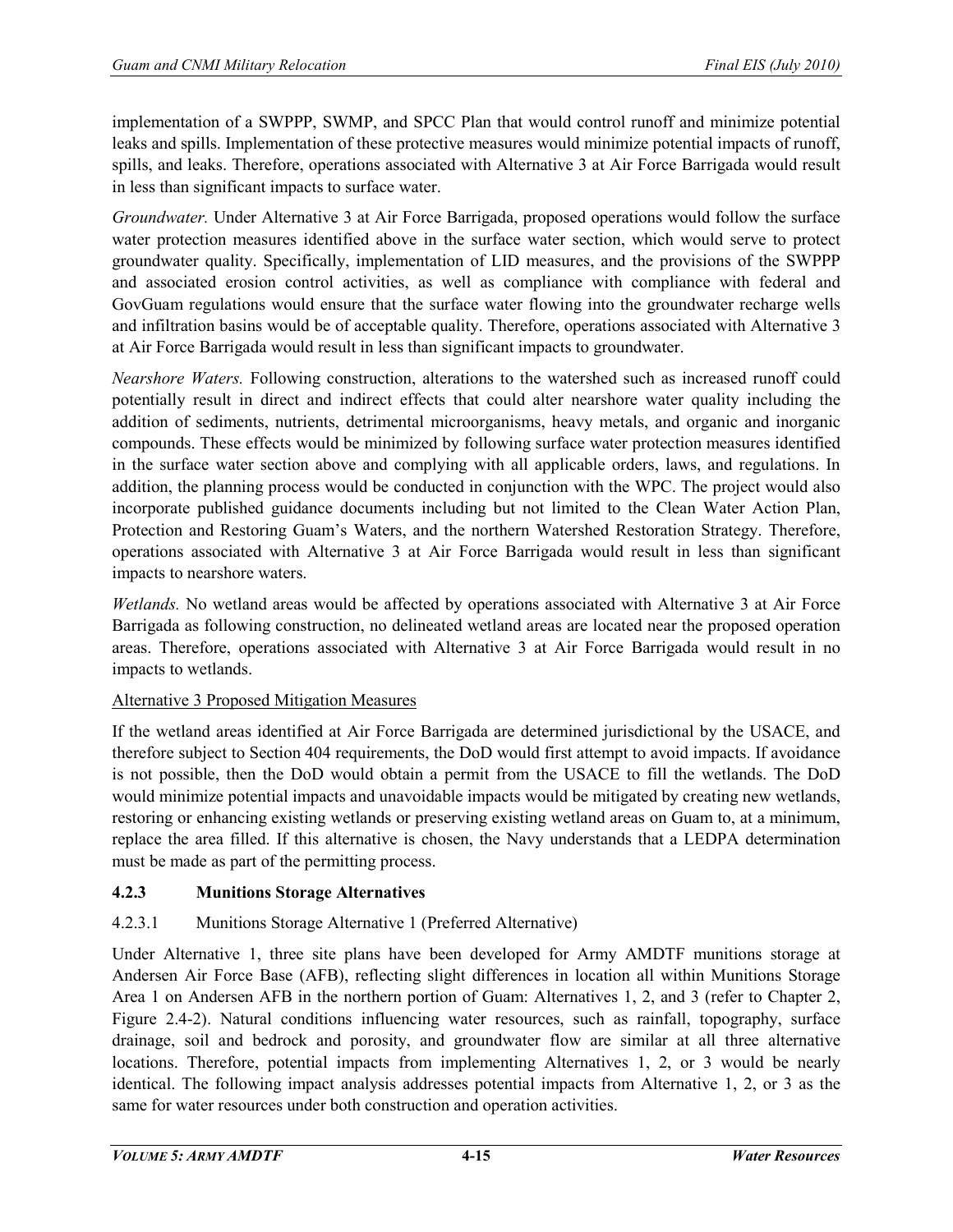### Construction

#### *Surface Water/Stormwater*

Under Alternative 1, proposed munitions storage construction activities at Andersen AFB would result in the potential for a temporary increase in stormwater runoff, erosion, and sedimentation. To minimize these potential temporary increases, a CGP would be obtained and followed and a SWPPP would be prepared and implemented. The SWPPP would identify construction-specific BMPs (Volume 2, Chapter 4, Table 4.2-1) that would be implemented as part of Alternative 2 to reduce the potential for erosion, runoff, sedimentation, and subsequent water quality impacts. No buildings/structures would be constructed in the 100-year flood zone; however, some stormwater detention basins could be constructed in the 100-year flood zone. In some of these areas, these open, grassed stormwater detention basins could also be utilized for additional uses, for example, as recreational fields. Therefore, construction activities associated with Alternative 1 at Andersen AFB would result in less than significant impacts to surface water.

#### *Groundwater*

Under Alternative 1, proposed munitions storage construction activities would include surface water protection measures that would also serve to protect the quality of the underlying NGLA groundwater. By adhering to the provisions of the CGP and implementing BMPs associated with addressing site and project-specific water resource protection needs, there would be a reduction in stormwater pollutant loading potential and thus a reduction in pollution loading potential to the underlying groundwater subbasins. Therefore, construction activities associated with Alternative 1 at Andersen AFB would result in less than significant impacts to groundwater.

#### *Nearshore Waters*

Implementation of Alternative 1 at Andersen AFB would occur greater than 0.5 mile (0.8 kilometer) from the coastline, yet the entire island of Guam is classified as a coastal zone under the CZMA. Due this classification, Alternative 1 has the potential to indirectly impact nearshore water resources. However, by adhering to the provisions of the CGP and all applicable orders, laws, and regulations relating to water quality and implementing BMPs associated with site and project-specific water resource protection needs, pollutant loading to surface runoff would be reduced and potential indirect impacts to nearshore waters would be subsequently lessened. Therefore, construction activities associated with Alternative 1 at Andersen AFB would result in less than significant impacts to nearshore waters.

### *Wetlands*

No wetlands are located in or near the construction areas associated with Alternative 1 on Andersen AFB. Therefore, construction activities associated with Alternative 1 at Andersen AFB would result in less than significant impacts to wetlands.

### **Operation**

### *Surface Water/Stormwater*

Under Alternative 1 at Andersen AFB, munitions storage operations would result in a minor increase in the area of impervious surface as a result of new earth-covered ammunition storage facilities, which would result in an associated relatively minor increase in stormwater discharge intensities and volume. Existing stormwater infrastructure or stormwater infrastructure improvements included as part of the proposed action would incorporate LID measures and BMPs to ensure stormwater retention would be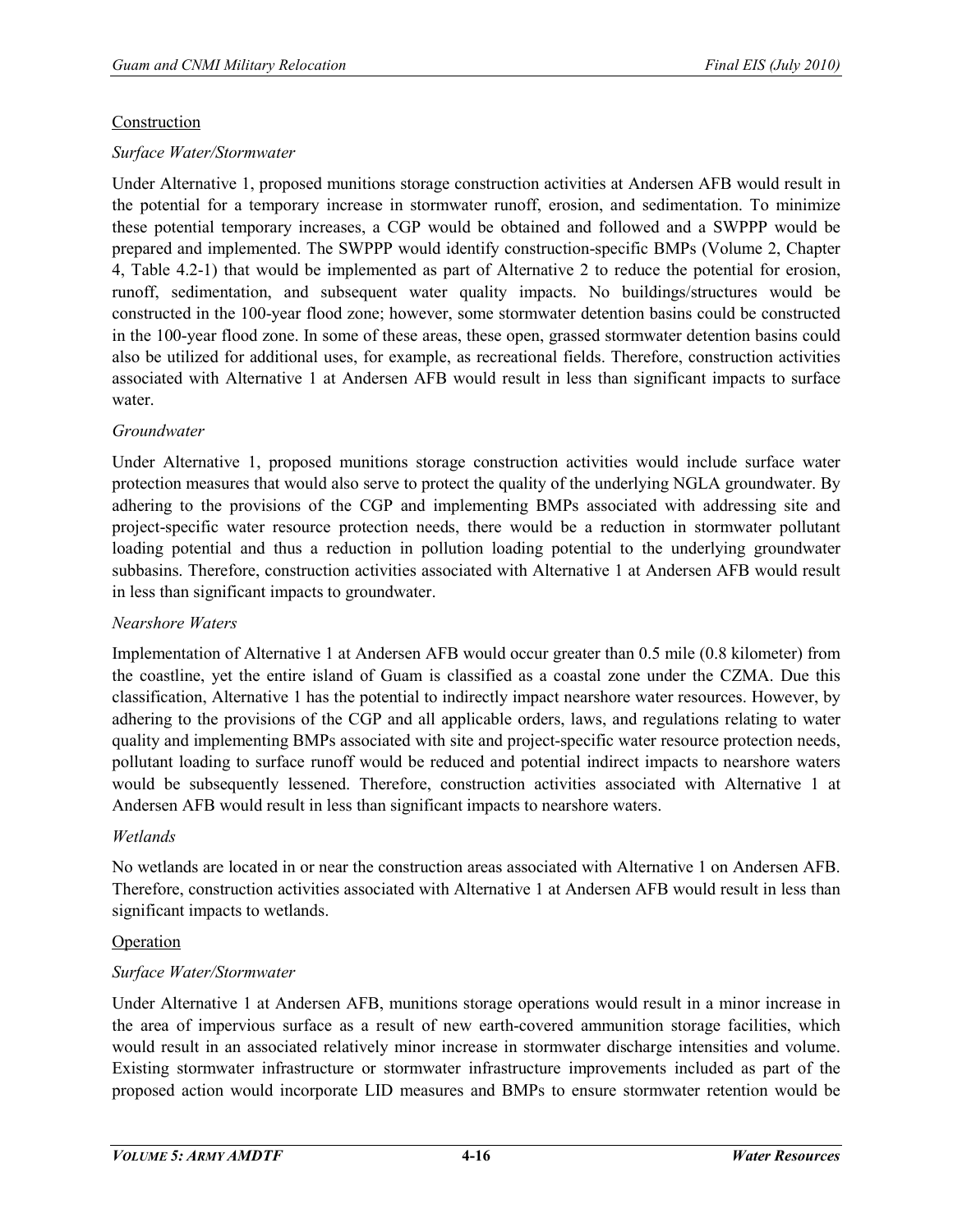consistent with local and federal requirements and thus minimize potential impacts to surface water quality. Stormwater flow paths would continue to mimic area topography. The grass-covered magazines would not alter existing stormwater runoff volumes due to their consistency with the surrounding vegetation. Alternative 1 would include the preparation and implementation of a (or update of the existing) SWPPP, SWMP, and SPCC that would control runoff and minimize potential leaks and spills. Implementation of these protective measures would minimize potential impacts of runoff, spills and leaks.

Implementation of Alternative 1 at Andersen AFB would be in compliance with all federal, Government of Guam (GovGuam), and military orders, laws, and regulations, including Joint Region Marianas Instruction 3500.4, as well as the implementation of BMPs. Regulatory compliance and implementation of protective measures and plans would minimize potential impacts to surface water resources. Therefore, operations associated with Alternative 1 at Andersen AFB would result in less than significant impacts to surface water.

# *Groundwater*

Under Alternative 1, operations would be in compliance with the surface water protection measures identified in the surface water section above during operation, which would therefore also protect the quality of the underlying NGLA groundwater. Specifically, implementation of LID measures and the provisions of the SWPPP and associated erosion control activities would ensure that the surface water flowing into the groundwater recharge wells and infiltration basins would be of acceptable quality. Therefore, operations associated with Alternative 1 at Andersen AFB would result in less than significant impacts to groundwater.

# *Nearshore Waters*

Following construction, alterations to the watershed such as increased runoff may result in direct and indirect effects that could alter nearshore water quality including the addition of sediments, nutrients, detrimental microorganisms, heavy metals, and organic and inorganic compounds. These effects would be minimized by following surface water protection measures identified in the surface water section above and complying with all applicable orders, laws, and regulations. In addition, the planning process would be conducted in conjunction with the WPC. The project would also incorporate published guidance documents including but not limited to the Clean Water Action Plan, Protection and Restoring Guam's Waters, and the northern Watershed Restoration Strategy. Therefore, operations associated with Alternative 1 at Andersen AFB would result in less than significant impacts to nearshore waters.

### *Wetlands*

No wetland areas would be affected by operations associated with Alternative 1 as no wetland areas are located near the proposed operation areas. Therefore, operations associated with Alternative 1 at Andersen AFB would result in no impacts to wetlands.

### Alternative 1 Proposed Mitigation Measures

Through implementation of the BMPs and SOPs discussed above, impacts to water resources would be less than significant. Note that BMPs and SOPs are not considered "mitigation measures," so there are no mitigation measures proposed for Alternative 1.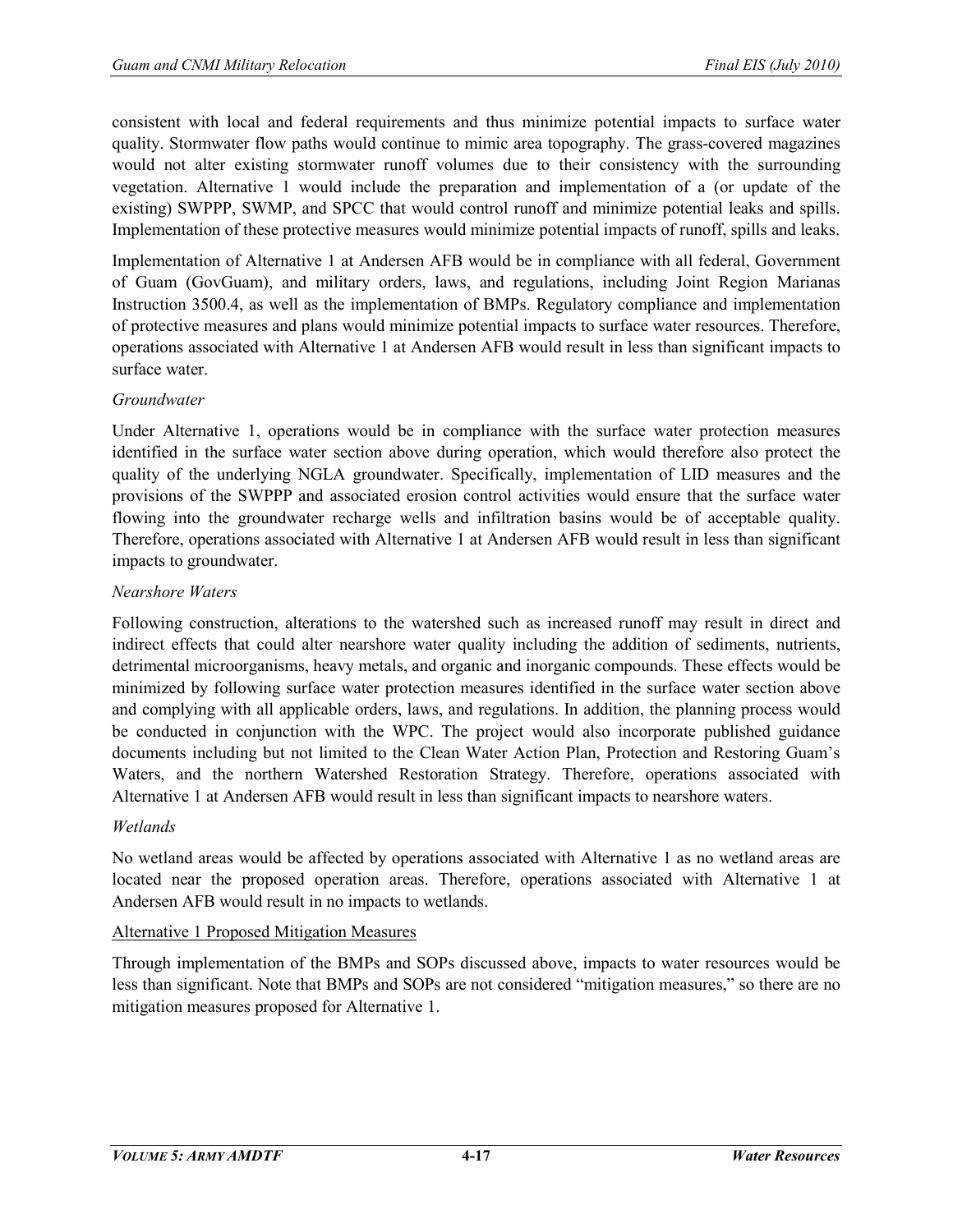# 4.2.3.2 Munitions Storage Alternative 2

### Alternative 2 Proposed Mitigation Measures

#### *Andersen AFB*

Existing conditions do not vary between the three munitions storage alternatives at MSA 1. Therefore, impacts to water resources for Munitions Storage Alternative 2 are identical those described for Munitions Storage Alternative 1.

Through implementation of the BMPs and SOPs discussed above in Section 4.2.3.1, impacts to water resources would be less than significant. Note that BMPs and SOPs are not considered "mitigation measures," so there are no mitigation measures proposed for Alternative 2.

#### 4.2.3.3 Munitions Storage Alternative 3

Existing conditions do not vary between the three munitions storage alternatives at MSA 1. Therefore, impacts to water resources for Munitions Storage Alternative 3 are identical those described for Munitions Storage Alternative 1.

#### Alternative 3 Proposed Mitigation Measures

Through implementation of the BMPs and SOPs discussed above in Section 4.2.3.1, impacts to water resources would be less than significant. Note that BMPs and SOPs are not considered "mitigation measures," so there are no mitigation measures proposed for Alternative 1.

# **4.2.4 Weapons Emplacement Alternatives**

Detailed information on the weapons emplacements is contained in a Classified Appendix (Appendix L). An unclassified summary of impacts specific to each set of alternatives is presented at the end of this chapter.

### **4.2.5 No-Action Alternative**

### 4.2.5.1 Surface Water/Stormwater

Under the no-action alternative, no Army AMTDF construction, training, or operations would occur; therefore, existing surface water conditions would remain as described in the affected environment section (Volume 2, Chapter 4, Section 4.1). The identified surface water availability and quality concerns for Guam (e.g., construction-related discharges, sewage overflows, animal waste, and sediment erosion) would continue to exist. These threats to surface water would continue to be monitored by federal and Guam agencies, and appropriate regulatory action would continue to occur in order to maximize surface water quality and availability. In time, surface water quality is expected to slowly improve as point and non-point sources of pollution are identified and pollution loading to surface waters is reduced. Not constructing the Army AMTDF on Guam would not change the on-going water quality concerns or protection actions for surface waters; these conditions and actions would continue to persist. Therefore, implementation of the no-action alternative would result in no impacts to surface water.

### 4.2.5.2 Groundwater

Under the no-action alternative, no Army AMTDF construction, training, or operations would occur; therefore, existing groundwater conditions would remain as described in the affected environment section (Volume 2, Chapter 4, Section 4.1). The identified groundwater availability and quality concerns for Guam (e.g., saltwater intrusion, leaky septic systems) would continue to exist. These threats to groundwater availability and quality would continue to be monitored by federal and Guam agencies to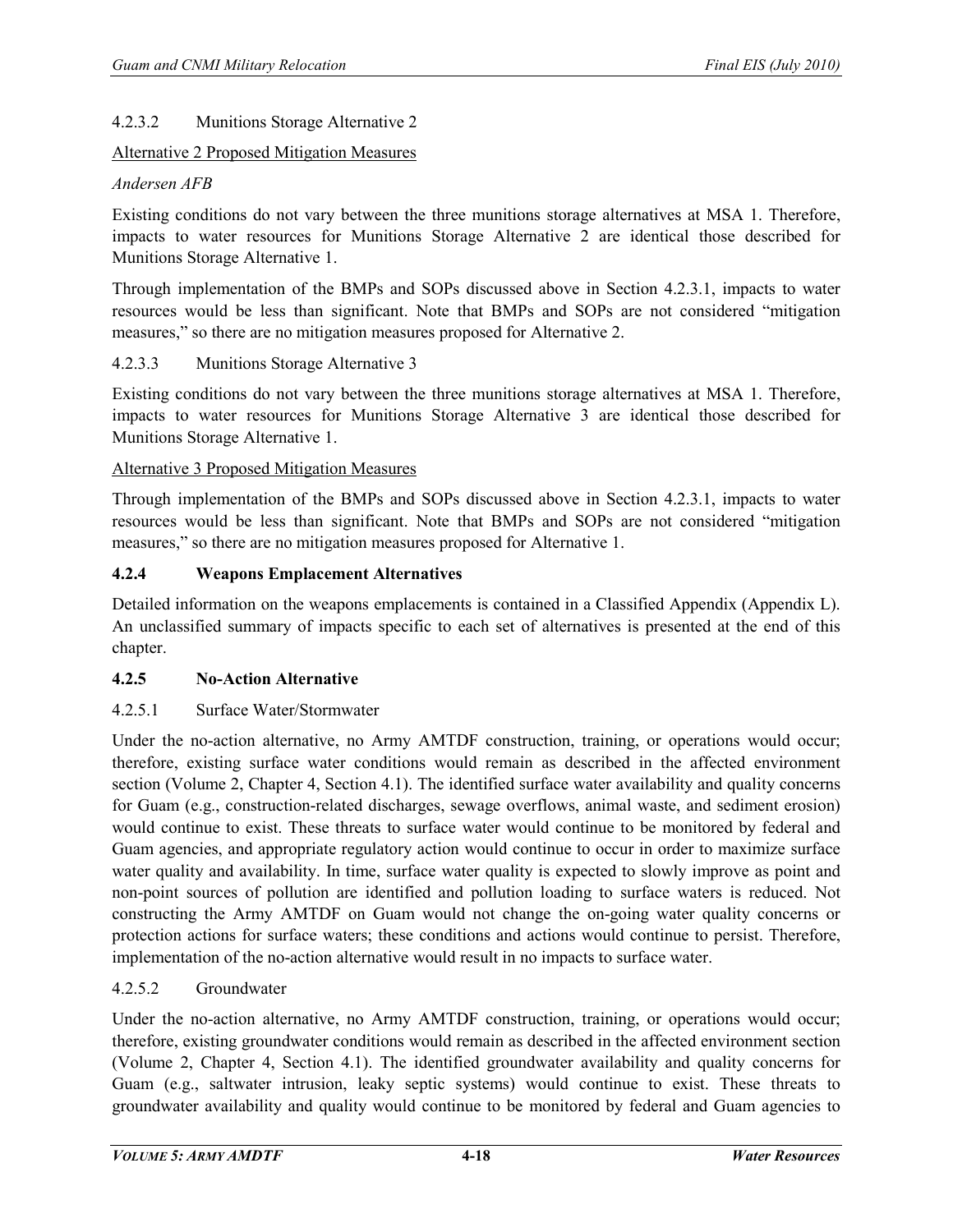minimize potential impacts, and appropriate regulatory action would continue to occur in order to protect groundwater resources. Monitoring for saltwater intrusion and coordination amongst water users, as well as potential designations for groundwater resources is expected to ensure there is a dependable, safe supply of groundwater for Guam users. Not constructing the Army AMTDF on Guam would not change the on-going groundwater availability and quality concerns or the protection actions for Guam nearshore waters; these conditions and actions would continue to persist. Therefore, implementation of the no-action alternative would result in no impacts to groundwater.

### 4.2.5.3 Nearshore Waters

Under the no-action alternative, no Army AMTDF construction, training, or operations would occur; therefore, existing nearshore conditions would remain as described in the affected environment section (Volume 2, Chapter 4, Section 4.1). The identified nearshore water quality concerns for the marine waters of Guam (copper, aluminum, nickel, e*nterococci* bacteria, total residual chlorine, biochemical oxygen demand and total suspended solids) would continue to persist. These threats to nearshore water quality would continue to be monitored by federal and Guam agencies to minimize potential impacts, and appropriate regulatory action would continue to occur to protect nearshore waters. In time, nearshore water quality is expected to slowly improve as point and non-point sources of pollution are identified and pollution loading to nearshore waters is reduced. Not constructing the Army AMTDF on Guam would not change the on-going nearshore water quality concerns or the protection actions for Guam nearshore waters; these conditions and actions would continue to persist. Therefore, implementation of the no-action alternative would result in no impacts to nearshore waters.

# 4.2.5.4 Wetlands

Under the no-action alternative, no Army AMTDF construction, training, or operations would occur; therefore, existing wetland conditions would remain as described in the affected environment section (Volume 2, Chapter 4, Section 4.1). The identified primary threats to wetlands on Guam (feral ungulates, human disturbance, invasive plants species, sedimentation, and erosion) would continue to occur. These threats to wetland areas are of concern and therefore, are monitored by federal and Guam agencies to protect wetland areas. Not constructing the Army AMTDF on Guam would not change the on-going threats or protection actions for wetlands on Guam; these conditions and actions would continue to persist. Therefore, implementation of the no-action alternative would result in no impacts to wetlands.

### **4.2.6 Summary of Impacts**

Tables 4.2-1, 4.2-2, and 4.2-3, summarize the potential impacts of each major component – headquarters/housing, munitions storage, and weapons emplacement, respectively. A text summary is provided below.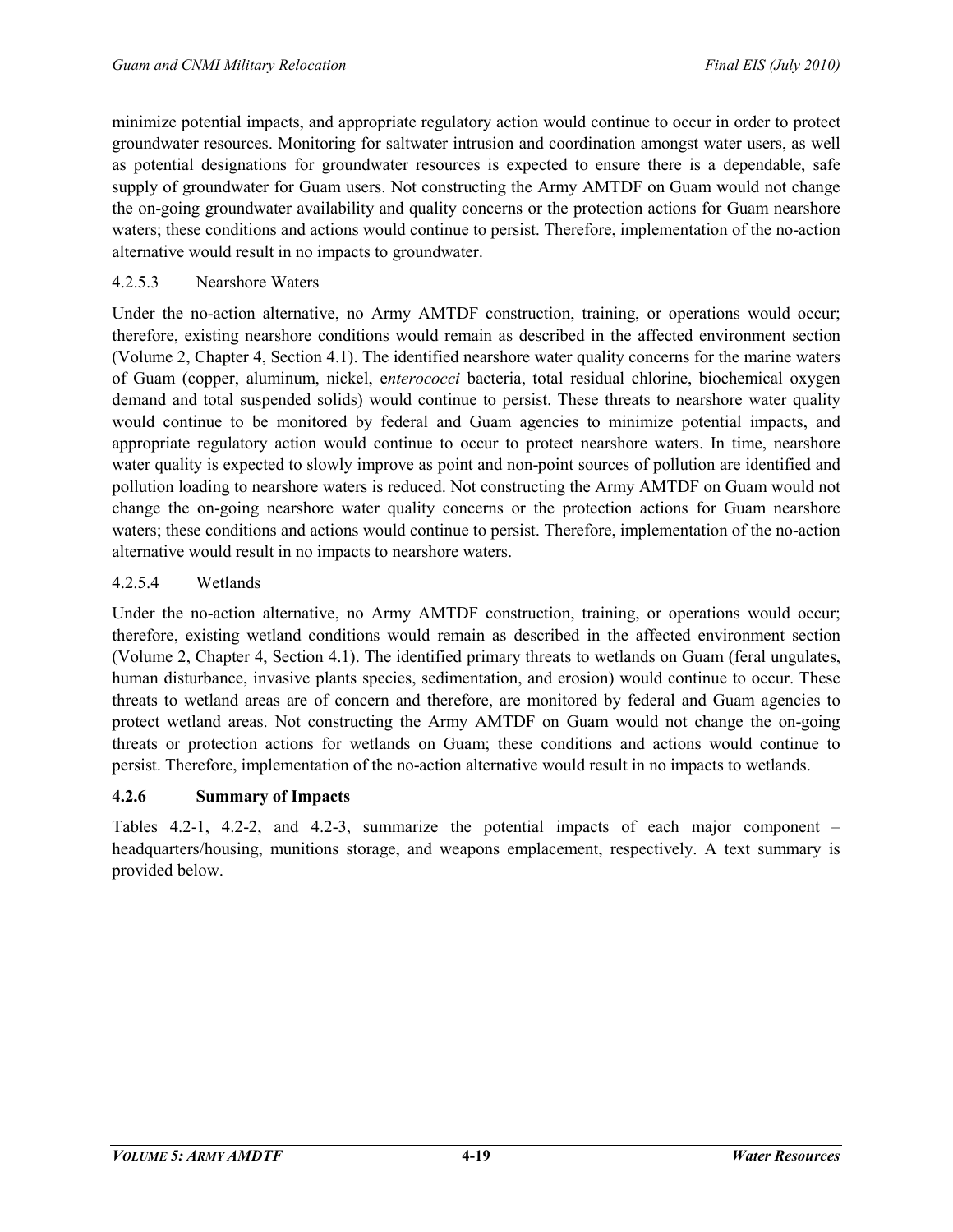| Alternative 1                                                                                                                                                                                                                                                                                                                                                                                                                                                                                                            | Alternative 2                                                                                                                                                                                                                                                                                                   | Alternative 3                                                                                                                                                                                                                                                                                                                                             |
|--------------------------------------------------------------------------------------------------------------------------------------------------------------------------------------------------------------------------------------------------------------------------------------------------------------------------------------------------------------------------------------------------------------------------------------------------------------------------------------------------------------------------|-----------------------------------------------------------------------------------------------------------------------------------------------------------------------------------------------------------------------------------------------------------------------------------------------------------------|-----------------------------------------------------------------------------------------------------------------------------------------------------------------------------------------------------------------------------------------------------------------------------------------------------------------------------------------------------------|
| Construction                                                                                                                                                                                                                                                                                                                                                                                                                                                                                                             |                                                                                                                                                                                                                                                                                                                 |                                                                                                                                                                                                                                                                                                                                                           |
| SW: LSI<br>Temporary increase in<br>٠<br>stormwater runoff, erosion, and<br>sedimentation minimized<br>through use of CGP, SWPPP,<br>and construction and roadway<br>specific BMPs<br>GW: LSI<br>Increased potential for NGLA<br>$\bullet$<br>groundwater contamination<br>NW: LSI<br>Minor increase in runoff<br>$\bullet$<br>volume and pollutant loading<br>potential<br>WL: NI<br>There would be no impacts to<br>٠<br>wetlands                                                                                      | SW: LSI<br>The impacts would be the same<br>$\bullet$<br>as Alternative 1<br>GW·LSI<br>The impacts would be the same<br>$\bullet$<br>as Alternative 1<br>NW: LSI<br>The impacts would be the same<br>$\bullet$<br>as Alternative 1<br>WL: NI<br>The impacts would be the same<br>$\bullet$<br>as Alternative 1  | SW: LSI<br>The impacts would be the same<br>$\bullet$<br>as Alternative 1<br>GW: LSI<br>The impacts would be the same<br>$\bullet$<br>as Alternative 1<br>NW: LSI<br>The impacts would be the same<br>$\bullet$<br>as Alternative 1<br>WL: SI-M<br>Direct impact (fill) of 2.4 ac<br>$\bullet$<br>$(1.0)$ ha) potentially<br>jurisdictional wetland areas |
| Operation                                                                                                                                                                                                                                                                                                                                                                                                                                                                                                                |                                                                                                                                                                                                                                                                                                                 |                                                                                                                                                                                                                                                                                                                                                           |
| $\overline{\text{SW: LSI}}$<br>Increase in stormwater volume<br>$\bullet$<br>and intensity and potential for<br>non-point source pollution<br>minimized through use of LID,<br>SWPPP, SWMP, and SPCC<br>Plan<br>GW: LSI<br>Increased potential for local<br>$\bullet$<br>groundwater contamination;<br>increase in annual groundwater<br>withdrawal of 0.30 MGd (1.14<br>mld)<br>NW: LSI<br>Minor increase in runoff<br>$\bullet$<br>volume and pollutant loading<br>potential<br>WL: NI<br>There would be no impacts to | SW: LSI<br>The impacts would be the same<br>$\bullet$<br>as Alternative 1<br>GW: LSI<br>$\bullet$<br>The impacts would be the same<br>as Alternative 1<br>NW: LSI<br>The impacts would be the same<br>$\bullet$<br>as Alternative 1<br>WL: NI<br>$\bullet$<br>The impacts would be the same<br>as Alternative 1 | SW: LSI<br>The impacts would be the same<br>as for Alternative 1<br>GW: LSI<br>The impacts would be the same<br>$\bullet$<br>as for Alternative 1<br>NW: LSI<br>The impacts would be the same<br>as for Alternative 1<br>WL: NI<br>The impacts would be the same<br>$\bullet$<br>as for Alternative 1                                                     |
| wetlands                                                                                                                                                                                                                                                                                                                                                                                                                                                                                                                 |                                                                                                                                                                                                                                                                                                                 |                                                                                                                                                                                                                                                                                                                                                           |

#### **Table 4.2-1. Summary of Headquarters/Housing Impacts – Alternatives 1, 2, and 3**

*Legend:* LSI = Less than significant impact; NI = No impact; SI-M = Significant impact mitigable to less than significant; SW = Surface water/Stormwater; GW = Ground water; NW = Nearshore Water; WL = Wetlands.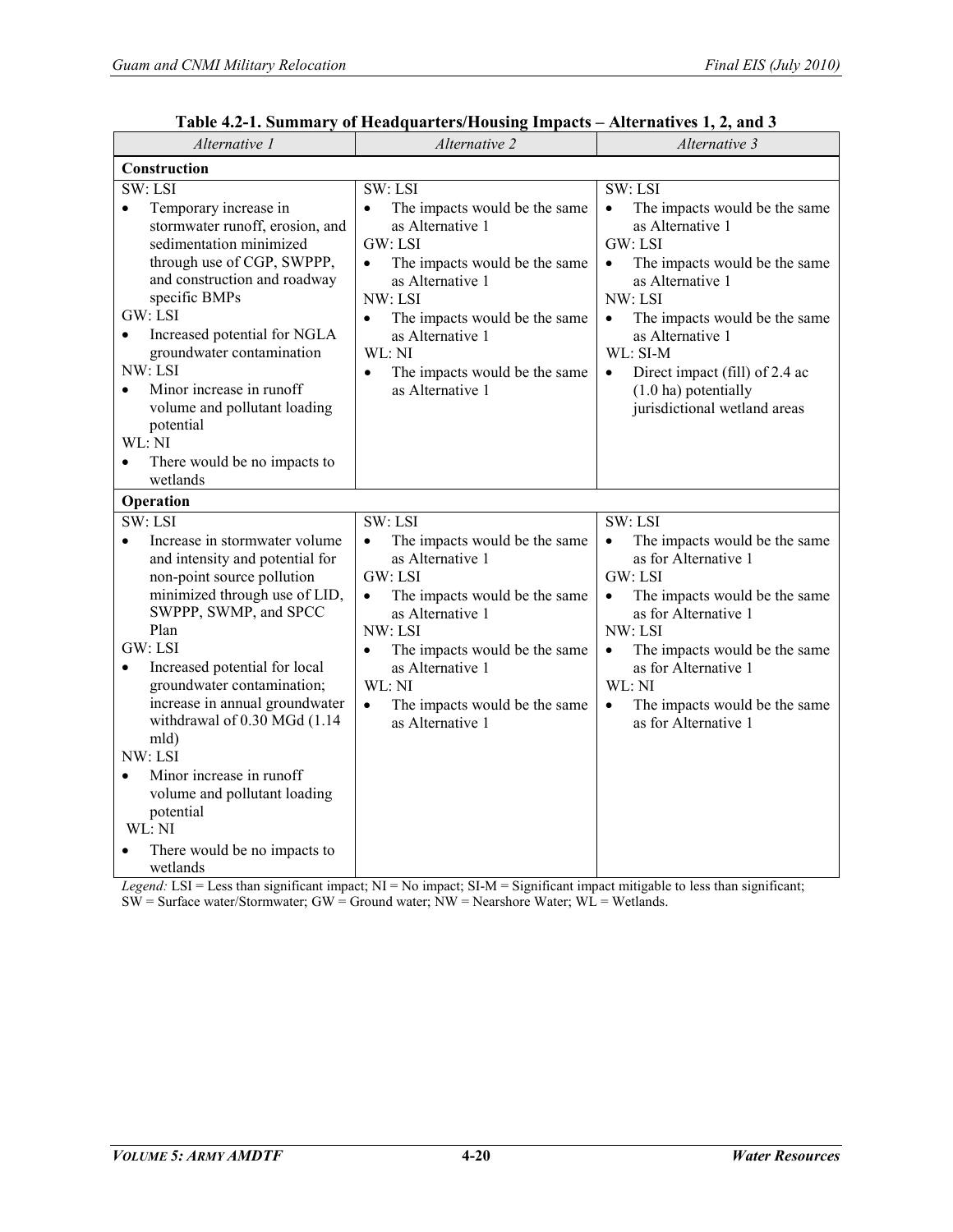| Alternative 1                                                                                                                                                                                                                                                                                                                                                                                                             | Alternative 2                                                                                                                                                                                                                                                                                                                                                                        | Alternative 3                                                                                                                                                                                                                                                                                                   |
|---------------------------------------------------------------------------------------------------------------------------------------------------------------------------------------------------------------------------------------------------------------------------------------------------------------------------------------------------------------------------------------------------------------------------|--------------------------------------------------------------------------------------------------------------------------------------------------------------------------------------------------------------------------------------------------------------------------------------------------------------------------------------------------------------------------------------|-----------------------------------------------------------------------------------------------------------------------------------------------------------------------------------------------------------------------------------------------------------------------------------------------------------------|
| <b>Construction</b>                                                                                                                                                                                                                                                                                                                                                                                                       |                                                                                                                                                                                                                                                                                                                                                                                      |                                                                                                                                                                                                                                                                                                                 |
| SW: LSI<br>Temporary increase in<br>$\bullet$<br>stormwater runoff, erosion, and<br>sedimentation minimized<br>through use of CGP, SWPPP,<br>and construction and roadway<br>specific BMPs<br>GW: LSI<br>Increased potential for NGLA<br>$\bullet$<br>groundwater contamination<br>NW: LSI<br>Minor increase in runoff<br>volume and pollutant loading<br>potential<br>WL: NI<br>There would be no impacts to<br>wetlands | SW: LSI<br>The impacts would be the same<br>$\bullet$<br>as Alternative 1<br>GW: LSI<br>The impacts would be the same<br>$\bullet$<br>as Alternative 1<br>NW: LSI<br>The impacts would be the same<br>$\bullet$<br>as Alternative 1<br>WL: NI<br>The impacts would be the same<br>$\bullet$<br>as Alternative 1.                                                                     | SW: LSI<br>The impacts would be the same<br>$\bullet$<br>as Alternative 1<br>GW: LSI<br>The impacts would be the same<br>$\bullet$<br>as Alternative 1<br>NW: LSI<br>The impacts would be the same<br>$\bullet$<br>as Alternative 1<br>WL: NI<br>The impacts would be the same<br>$\bullet$<br>as Alternative 2 |
| Operation                                                                                                                                                                                                                                                                                                                                                                                                                 |                                                                                                                                                                                                                                                                                                                                                                                      |                                                                                                                                                                                                                                                                                                                 |
| SW: LSI<br>Increase in stormwater volume<br>and intensity and potential for<br>non-point source pollution<br>minimized through use of LID,<br>SWPPP, SWMP, and SPCC<br>Plan<br>GW: LSI<br>Increased potential for NGLA<br>$\bullet$<br>groundwater contamination<br>NW: LSI<br>Minor increase in runoff<br>$\bullet$<br>volume and pollutant loading<br>potential<br>WL: NI<br>There would be no impacts to               | SW: LSI<br>The impacts would be the same<br>$\bullet$<br>as Alternative 1<br>GW: LSI<br>The impacts would be the same<br>$\bullet$<br>as Alternative 1<br>NW: LSI<br>The impacts would be the same<br>$\bullet$<br>as Alternative 1<br>WL: NI<br>The impacts would be the same<br>$\bullet$<br>as Alternative 1. Additionally<br>there would be no impacts to<br>delineated wetlands | SW: LSI<br>The impacts would be the same<br>as Alternative 1<br>GW: LSI<br>The impacts would be the same<br>as Alternative 1<br>NW: LSI<br>The impacts would be the same<br>as Alternative 1<br>WL: NI<br>The impacts would be the same<br>$\bullet$<br>as Alternative 2                                        |
| wetlands                                                                                                                                                                                                                                                                                                                                                                                                                  |                                                                                                                                                                                                                                                                                                                                                                                      |                                                                                                                                                                                                                                                                                                                 |

# **Table 4.2-2. Summary of Munitions Storage Impacts – Alternatives 1, 2, and 3**

*Legend:* LSI = Less than significant impact; NI = No impact; SW = Surface water/Stormwater; GW = Ground water; NW = Nearshore Water; WL = Wetlands.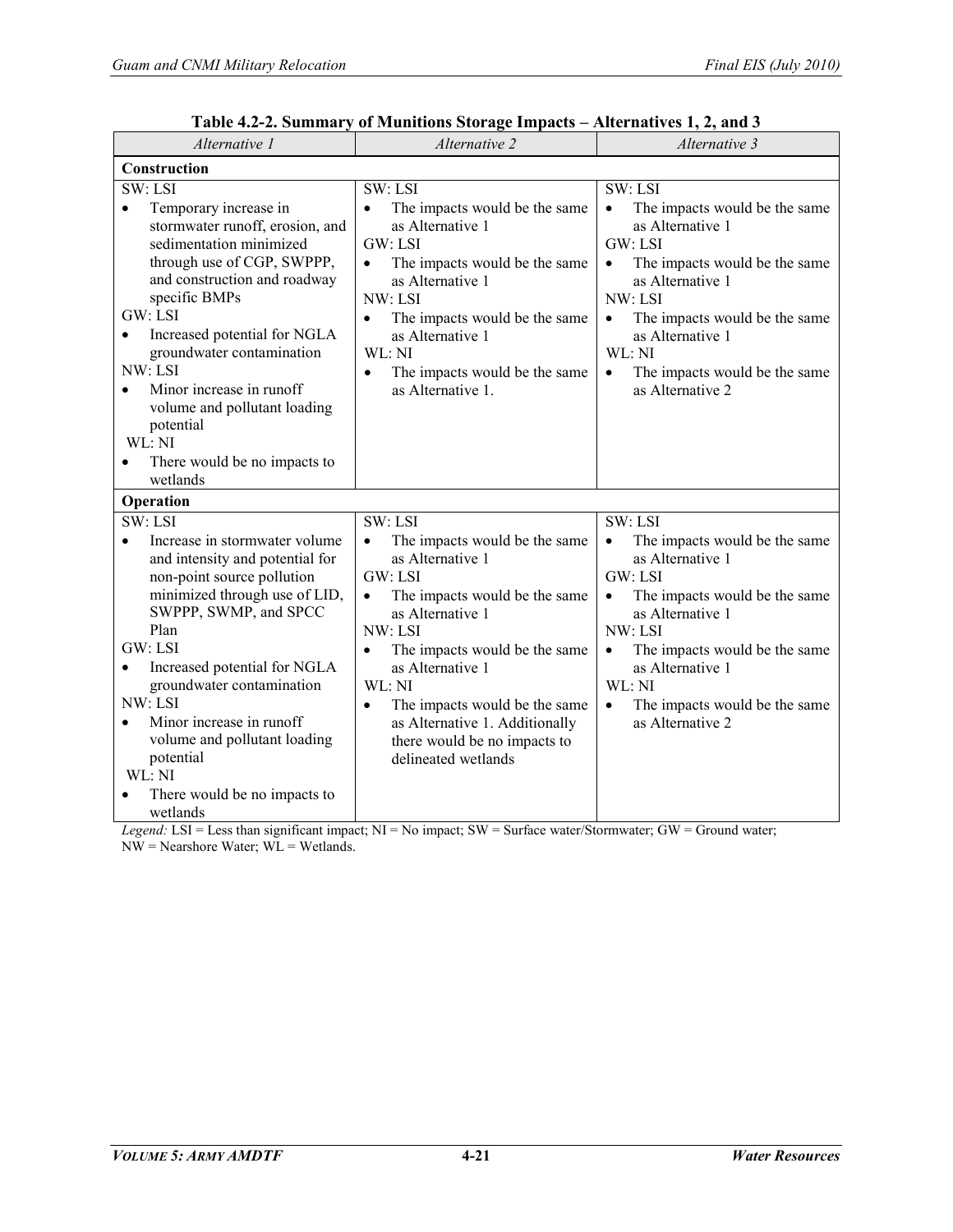| Alternative 1                                                                                                                                                                                                                                                                                                                                                                                                   | "Veupons Emplacement film<br>Alternative 2                                                                                                                                                                                           | Alternative 3                                                                                                                                                                                                                               | Alternative 4                                                                                                                                                                                                                               |
|-----------------------------------------------------------------------------------------------------------------------------------------------------------------------------------------------------------------------------------------------------------------------------------------------------------------------------------------------------------------------------------------------------------------|--------------------------------------------------------------------------------------------------------------------------------------------------------------------------------------------------------------------------------------|---------------------------------------------------------------------------------------------------------------------------------------------------------------------------------------------------------------------------------------------|---------------------------------------------------------------------------------------------------------------------------------------------------------------------------------------------------------------------------------------------|
| Construction                                                                                                                                                                                                                                                                                                                                                                                                    |                                                                                                                                                                                                                                      |                                                                                                                                                                                                                                             |                                                                                                                                                                                                                                             |
| SW: LSI<br>Temporary increase in<br>$\bullet$<br>stormwater runoff, erosion,<br>and sedimentation<br>minimized through use of<br>CGP, SWPPP, and<br>construction and roadway<br>specific BMPs<br>GW: LSI<br>Temporary increased<br>$\bullet$<br>potential for groundwater<br>contamination due to<br>proximity of proposed<br>injection control wells would<br>be minimized through use of<br>construction BMPs | SW: LSI<br>The impacts would<br>$\bullet$<br>be the same as<br>Alternative 1<br>GW: NI<br>There would be no<br>$\bullet$<br>impacts to<br>groundwater<br>WL: NI<br>The impacts would<br>$\bullet$<br>be the same as<br>Alternative 1 | SW: LSI<br>The impacts would<br>$\bullet$<br>be the same as<br>Alternative 1<br>GW: LSI<br>The impacts would<br>$\bullet$<br>be the same as<br>Alternative 1<br>WL: NI<br>The impacts would<br>$\bullet$<br>be the same as<br>Alternative 1 | SW: LSI<br>The impacts would<br>$\bullet$<br>be the same as<br>Alternative 1<br>GW: LSI<br>The impacts would<br>$\bullet$<br>be the same as<br>Alternative 1<br>WL: NI<br>The impacts would<br>$\bullet$<br>be the same as<br>Alternative 1 |
| WL: NI<br>There would be no impacts<br>$\bullet$<br>to wetlands<br>Operation                                                                                                                                                                                                                                                                                                                                    |                                                                                                                                                                                                                                      |                                                                                                                                                                                                                                             |                                                                                                                                                                                                                                             |
| SW: LSI                                                                                                                                                                                                                                                                                                                                                                                                         | SW: LSI                                                                                                                                                                                                                              | SW: LSI                                                                                                                                                                                                                                     | SW: LSI                                                                                                                                                                                                                                     |
| Increase in stormwater<br>$\bullet$<br>volume and intensity and<br>potential for non-point<br>source pollution minimized<br>through use of LID, SWPPP,<br>SWMP, and SPCC Plan<br>GW: LSI<br>Increased potential for<br>٠<br>groundwater contamination                                                                                                                                                           | The impacts would<br>$\bullet$<br>be the same as<br>Alternative 1<br>GW: LSI<br>There would be no<br>$\bullet$<br>impacts to<br>groundwater<br>WL: NI                                                                                | The impacts would<br>$\bullet$<br>be the same as<br>Alternative 1<br>GW: LSI<br>The impacts would<br>$\bullet$<br>be the same as<br>Alternative 1<br>WL: NI                                                                                 | The impacts would<br>$\bullet$<br>be the same as<br>Alternative 1<br>GW: LSI<br>The impacts would<br>$\bullet$<br>be the same as<br>Alternative 1<br>WL: NI                                                                                 |
| due to proximity of proposed<br>injection control wells would<br>be minimized through use of<br>a SWPPP<br>WL: NI<br>There would be no impacts<br>to wetlands                                                                                                                                                                                                                                                   | The impacts would<br>$\bullet$<br>be the same as<br>Alternative 1                                                                                                                                                                    | The impacts would<br>$\bullet$<br>be the same as<br>Alternative 1                                                                                                                                                                           | The impacts would<br>$\bullet$<br>be the same as<br>Alternative 1                                                                                                                                                                           |

**Table 4.2-3. Summary of Weapons Emplacement Impacts – Alternatives 1, 2, 3 and 4** 

*Legend:* LSI = Less than significant impact; NI = No impact; SW = Surface water/Stormwater; GW = Ground water;  $W_L$  = Wetlands.

Implementation of the action alternatives would have the potential to impact the quality and quantity of stormwater runoff, during both construction and operation of the project. Construction activities would have the potential to cause erosion and sedimentation that could degrade surface water quality. In addition, the action alternatives would increase the potential for leaks and spills from contaminants. However, a combination of CGP, SWPPPs, SWMPs, SPCCCs, BMPs (Volume 2, Chapter 4, Table 4.2-1 and Volume 7) LID measures, and monitoring plans would be implemented as a part of the proposed action to reduce the potential for erosion, runoff, sedimentation, and subsequent water quality impacts. In addition, roadway-specific BMPs would be included in the planning, design, and construction of all roadways. Increases in stormwater runoff would be managed by existing stormwater infrastructure or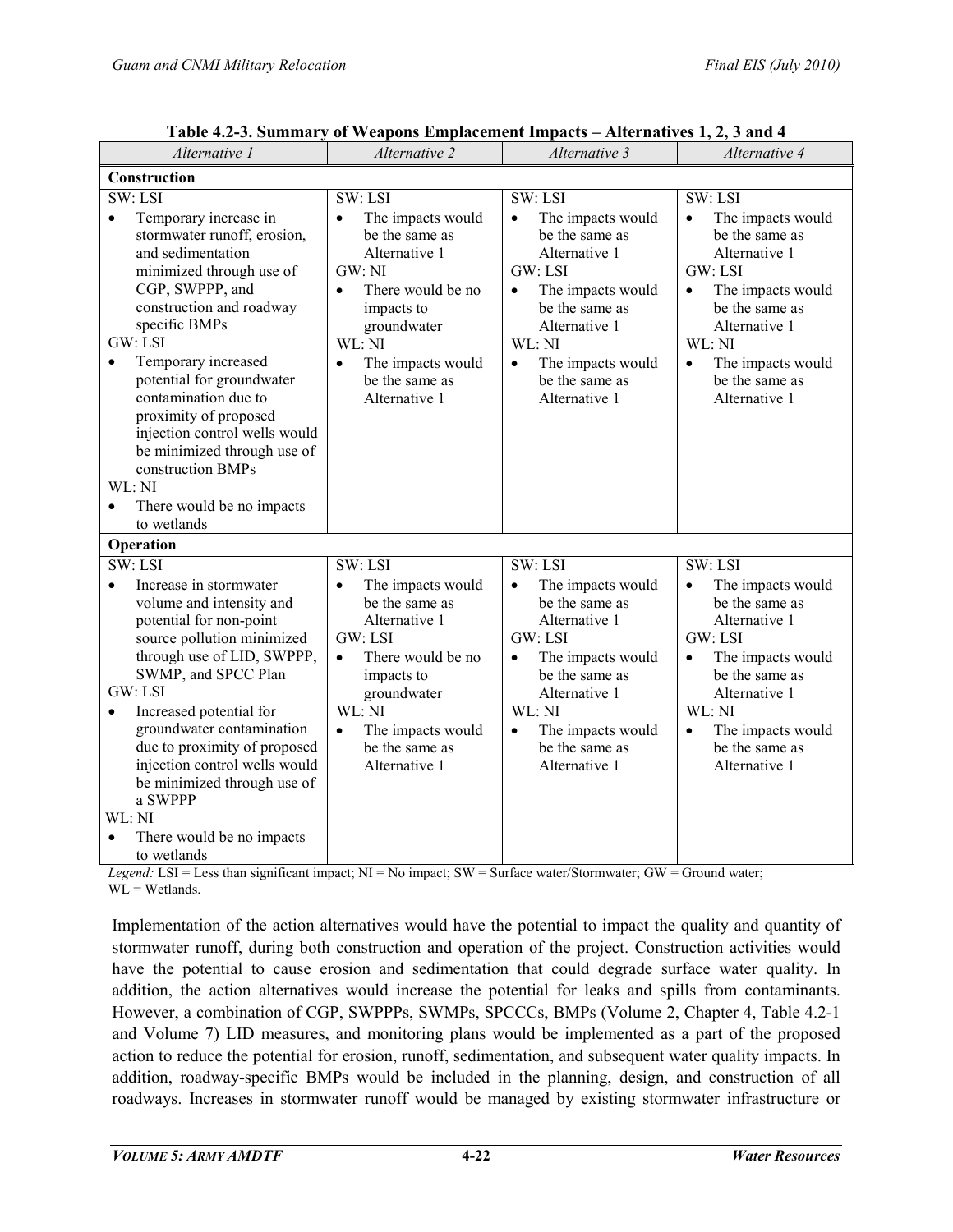stormwater infrastructure improvements, stormwater flow paths would continue to mimic area topography; therefore, there would be no increase in flooding risk. No buildings/structures would be constructed in the 100-year flood zone; however, some stormwater detention basins could be constructed in the 100-year flood zone. In some of these areas, these open, grassed stormwater detention basins could also be utilized for additional uses, for example, as recreational fields. While groundwater withdrawal rates would increase, implementation of sustainability practices would reduce the amount of groundwater needed, which would help minimize impacts to groundwater availability. The resulting total annual groundwater withdrawal would be less than the sustainable yield and monitoring of groundwater chemistry would ensure no harm to existing or beneficial use as a result of increased pumping. The action alternatives would be implemented in compliance with all federal, local, and military orders, laws, and regulations (Volume 8, Chapter 3, Table 3.1-1), including Joint Region Marianas Instruction 3500.4 and would include the implementation of BMPs, LID measures, and monitoring.

### **4.2.7 Summary of Mitigation Measures**

Table 4.2-4 summarizes proposed mitigation measures for each action alternative.

| Headquarters/Housing<br><i>Alternatives</i>                                                                                                                                                                                                                                                                                  | <b>Munitions Storage</b><br><i>Alternatives</i> | Weapons Emplacement<br><i>Alternatives</i> |
|------------------------------------------------------------------------------------------------------------------------------------------------------------------------------------------------------------------------------------------------------------------------------------------------------------------------------|-------------------------------------------------|--------------------------------------------|
| Construction                                                                                                                                                                                                                                                                                                                 |                                                 |                                            |
| Mitigation for<br>Alternative 3 would<br>compensate for the<br>fill of the $2.4$ ac $(1.0)$<br>ha) potentially<br>jurisdictional wetland<br>areas by creating new<br>wetlands or restoring,<br>enhancing, or<br>preserving existing<br>wetland areas on<br>Guam to, at a<br>minimum, replace the<br>area filled<br>Operation | None Identified                                 | None Identified                            |
| None Identified                                                                                                                                                                                                                                                                                                              | None Identified                                 | None Identified                            |

| <b>Table 4.2-4. Summary of Proposed Mitigation Measures</b> |  |  |  |
|-------------------------------------------------------------|--|--|--|
|                                                             |  |  |  |

Volume 7, Chapter 2 describes two additional mitigation measures that could be applied to the proposed action overall: adaptive program management of construction and force flow reduction. Implementing either of these mitigation measures could further reduce impacts to water resources. Adaptive program management of construction (slowing the construction tempo) would decrease the amount of grading and ground disturbance occurring at one time and further reduce the potential for erosion and stormwater runoff. Force flow reduction may minimally reduce the impacts on surface and nearshore water by reducing the wastewater effluent discharged into the ocean.

### **4.3 LEAST ENVIRONMENTALLY DAMAGING PRACTICABLE ALTERNATIVE**

This section focuses on compliance with the Section 404(b)(1) guidelines of the CWA. Specifically, Section 404(b)(1) of the CWA stipulates that no discharge of dredged or fill material into waters of the U.S., which include wetlands, shall be permitted if there is a practicable alternative which would have less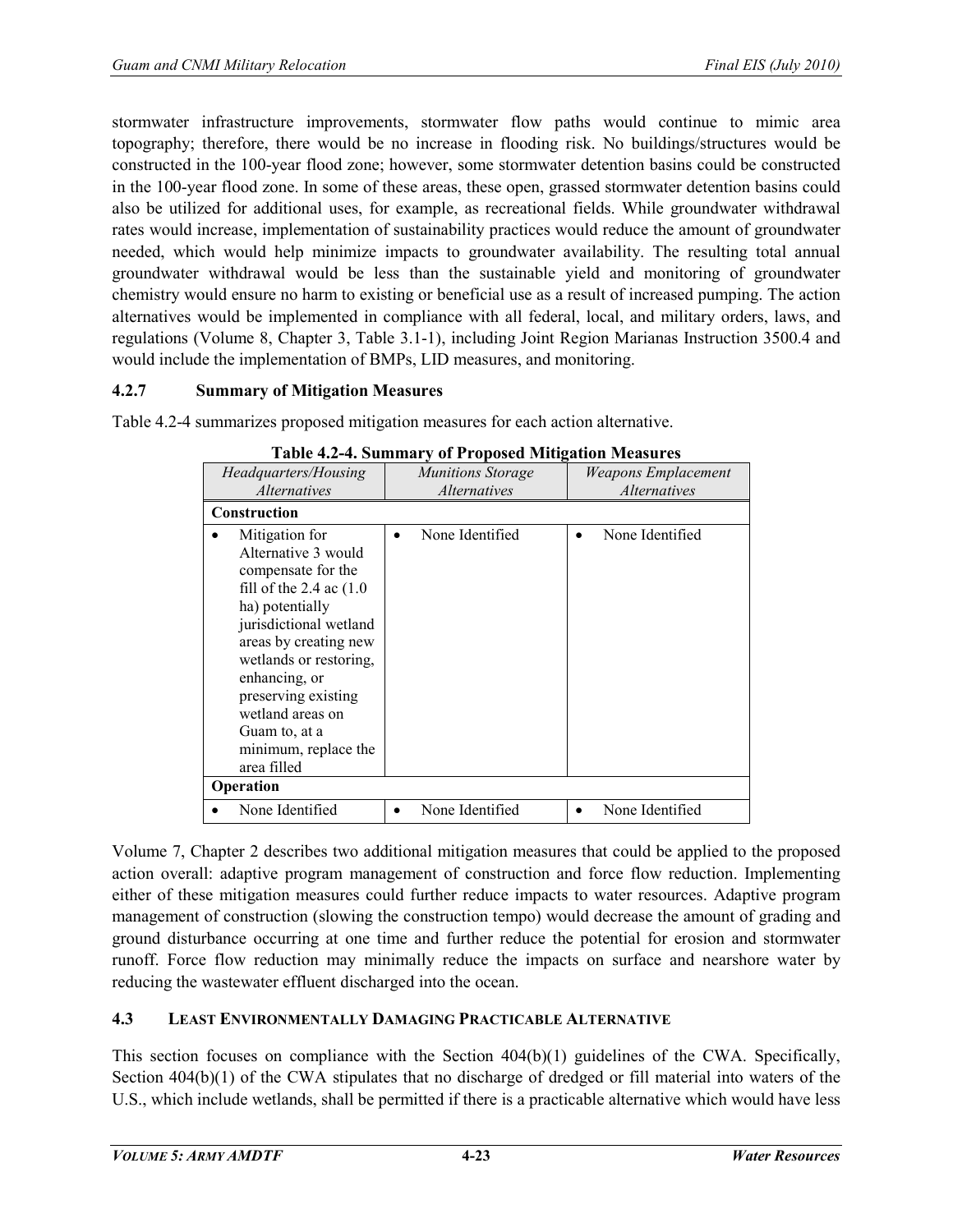adverse impact on the aquatic ecosystem, so long as the alternative does not have other significant environmental consequences. Furthermore, an alternative is considered practicable if it is available and capable of being implemented after taking into consideration cost, existing technology, and logistics in light of overall project purposes. Section 404 permitting is applicable to the proposed training actions on Tinian. Permitting decisions are based on guidelines ("404(b)(1) Guidelines") developed jointly with the USEPA that are now part of the Code of Federal Regulations (40 CFR 230). This analysis is to show that the screening and selection process used in the development of this EIS has identified the *least environmentally damaging practicable alternative* (LEDPA) consistent with the Section 404(b)(1) guidelines.

Since none of the three Munitions Storage Alternatives and four Weapons Emplacement Alternatives involve potential impacts to wetlands as defined in Section 404(b)(1) of the Clean Water Act (CWA), no analysis relative to Section 404 is necessary to identify the LEDPA for these components as defined in the CWA.

The discussion below provides a brief comparative summary of the three Headquarters/Housing Alternatives carried forward for analysis in this EIS and highlights the reasons why Alternatives 1 and 2 are considered the LEDPA. The Navy and the Army have determined that Alternative 1 is the preferred alternative for the proposed action. Alternative 1 is preferred because it is compatible with the Marine Corps preferred alternative, Alternative 2. Requirements for the facilities are addressed in the Marine Corps Main Cantonment component as the Army and Marine Corps would be sharing these facilities. Shared facilities would minimize impact from additional construction. The proposed action includes Administrative/HQ, maintenance operations, and housing facilities for unaccompanied and accompanied personnel.

Sections 2.4-1 of this Volume provide an overview of the background, planning criteria, proposed action elements, and alternatives. The overall purpose of the proposed actions is to relocate and site military forces within the Western Pacific Region based on U.S. policy, international agreements, and treaties.

### **4.3.1 Alternatives Comparison Summary**

# 4.3.1.1 Alternative 1 (Preferred)

### Wetlands Differences

No wetlands are located in or near the construction or operations areas associated with Alternative 1 at NCTS and South Finegayan. Therefore, construction activities and operations associated with Alternative 1 would result in no impacts to wetlands.

### 4.3.1.2 Alternative 2

### Wetlands Differences

No wetlands are located in or near the construction or operations areas associated with Alternative 2 at Navy Barrigada. Therefore, construction activities and operations associated with Alternative 2 would result in no impacts to wetlands.

### 4.3.1.3 Alternative 3

### Wetlands Differences

No wetlands are located in or near the construction or operations areas associated with Alternative 3 at NCTS Finegayan and Navy Barrigada. However, construction activities associated with Alternative 3 at Air Force Barrigada would result in direct impacts to 2.4 ac (1.0 ha) of potentially jurisdictional wetland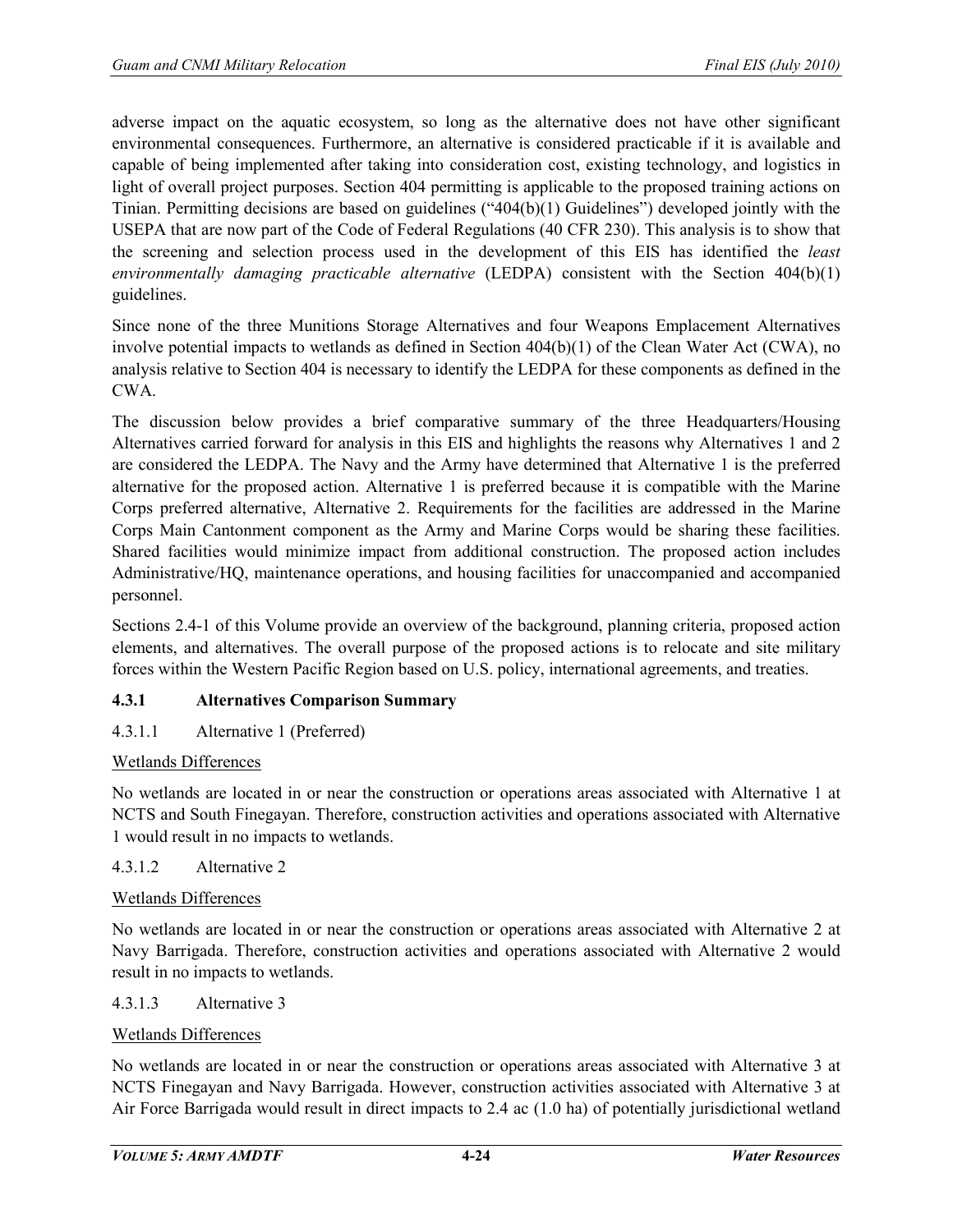areas (Volume 2, Chapter 4, Figure 4.2-5). If the wetland areas identified at Air Force Barrigada are determined jurisdictional by the USACE, and therefore subject to Section 404 requirements, the DoD would first attempt to avoid impacts. If avoidance is not possible, then the DoD would obtain a permit from the USACE to fill the wetlands and comply with mitigation measures outlined in the permit. Therefore, with implementation of the mitigation measures identified in Section 4.2.2.3, construction activities associated with Alternative 3 would result in less than significant impacts to wetlands.

# **4.3.2 Conclusion**

Based on the above discussion, Alternatives 1 and 2 are considered the LEDPA and as previously noted, Alternative 1 is the Marine Corps' preferred alternative. The environmental differences between Alternatives 1 and 2 are small; however, Alternative 3 would directly impact 2.4 ac (1.0 ha) of potentially jurisdictional wetland areas. Therefore, Alternatives 1 and 2 are the LEDPA.